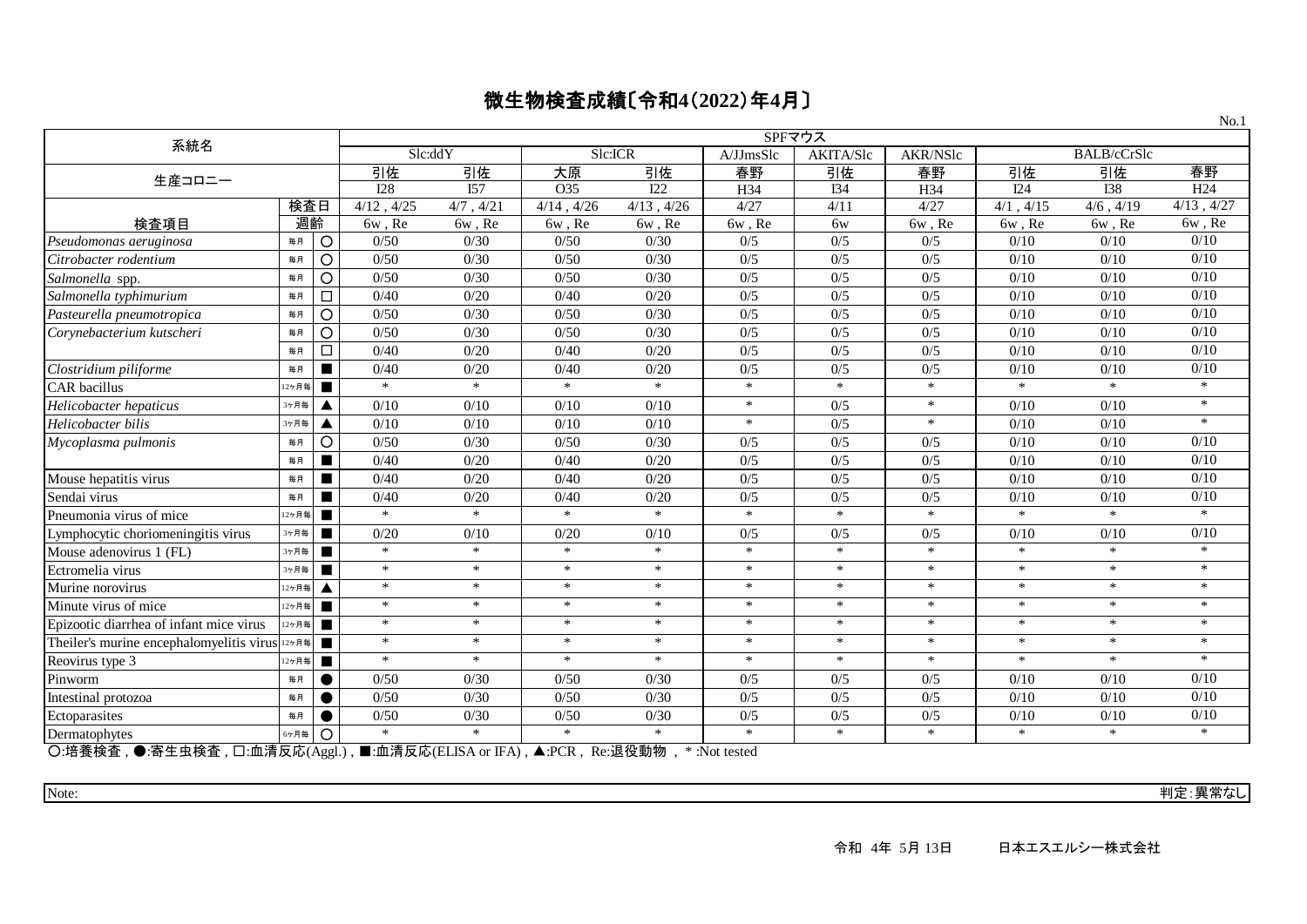| 系統名                                                           |       |                |                    |        |                                            | SPFマウス |             |               |                 |                 |
|---------------------------------------------------------------|-------|----------------|--------------------|--------|--------------------------------------------|--------|-------------|---------------|-----------------|-----------------|
|                                                               |       |                | BXSB/MpJJmsSlc-Yaa |        | B10.A/SgSnSlc B10.BR/SgSnSlc B10.D2/nSnSlc |        | B10.S/SgSlc | C57BL/10SnSlc | <b>CBA/NSIc</b> | C3H/HeSlc       |
| 生産コロニー                                                        |       |                | 春野                 | 春野     | 春野                                         | 春野     | 春野          | 春野            | 春野              | 春野              |
|                                                               |       |                | H34                | H32    | H32                                        | H32    | H32         | H32           | H34             | H <sub>24</sub> |
|                                                               | 検査日   |                | 4/4                | 4/8    | 4/1                                        | 4/1    | 4/22        | 4/1           | 4/4             | 4/27            |
| 検査項目                                                          | 週齡    |                | 6w                 | 6w, Re | 6w, Re                                     | 6w, Re | $6w$ , $Re$ | 6w, Re        | 6w, Re          | 6w, Re          |
| Pseudomonas aeruginosa                                        | 毎月    | $\circ$        | 0/5                | 0/5    | 0/5                                        | 0/5    | 0/5         | 0/5           | 0/5             | 0/5             |
| Citrobacter rodentium                                         | 毎月    | $\circ$        | 0/5                | 0/5    | 0/5                                        | 0/5    | 0/5         | 0/5           | 0/5             | 0/5             |
| Salmonella spp.                                               | 毎月    | O              | 0/5                | 0/5    | 0/5                                        | 0/5    | 0/5         | 0/5           | 0/5             | 0/5             |
| Salmonella typhimurium                                        | 毎月    | □              | 0/5                | 0/5    | 0/5                                        | 0/5    | 0/5         | 0/5           | 0/5             | 0/5             |
| Pasteurella pneumotropica                                     | 毎月    | O              | 0/5                | 0/5    | 0/5                                        | 0/5    | 0/5         | 0/5           | 0/5             | 0/5             |
| Corynebacterium kutscheri                                     | 毎月    | O              | 0/5                | 0/5    | 0/5                                        | 0/5    | 0/5         | 0/5           | 0/5             | 0/5             |
|                                                               | 毎月    | □              | 0/5                | 0/5    | 0/5                                        | 0/5    | 0/5         | 0/5           | 0/5             | 0/5             |
| Clostridium piliforme                                         | 毎月    |                | 0/5                | 0/5    | 0/5                                        | 0/5    | 0/5         | 0/5           | 0/5             | 0/5             |
| <b>CAR</b> bacillus                                           | 12ヶ月毎 |                | $\ast$             | $\ast$ | $\ast$                                     | *      | $\ast$      | $\ast$        | $\ast$          | $\ast$          |
| Helicobacter hepaticus                                        | 3ヶ月毎  | ▲              | $\ast$             | $\ast$ | $\ast$                                     | $\ast$ | $\ast$      | $\ast$        | $\ast$          | $\ast$          |
| Helicobacter bilis                                            | 3ヶ月毎  |                | $\ast$             | $\ast$ | $\ast$                                     | $\ast$ | $\ast$      | $\ast$        | $\ast$          | $\ast$          |
| Mycoplasma pulmonis                                           | 毎月    | O              | 0/5                | 0/5    | 0/5                                        | 0/5    | 0/5         | 0/5           | 0/5             | 0/5             |
|                                                               | 毎月    |                | 0/5                | 0/5    | 0/5                                        | 0/5    | 0/5         | 0/5           | 0/5             | 0/5             |
| Mouse hepatitis virus                                         | 毎月    |                | 0/5                | 0/5    | 0/5                                        | 0/5    | 0/5         | 0/5           | 0/5             | 0/5             |
| Sendai virus                                                  | 每月    |                | 0/5                | 0/5    | 0/5                                        | 0/5    | 0/5         | 0/5           | 0/5             | 0/5             |
| Pneumonia virus of mice                                       | 12ヶ月毎 |                | $\ast$             | $\ast$ | $\ast$                                     | $\ast$ | $\ast$      | $\ast$        | $\ast$          | $\ast$          |
| Lymphocytic choriomeningitis virus                            | 3ヶ月毎  |                | 0/5                | 0/5    | 0/5                                        | 0/5    | 0/5         | 0/5           | 0/5             | 0/5             |
| Mouse adenovirus 1 (FL)                                       | 3ヶ月毎  |                | $\ast$             | $\ast$ | $\ast$                                     | $\ast$ | $\ast$      | $\ast$        | $\ast$          | $\ast$          |
| Ectromelia virus                                              | 3ヶ月毎  |                | $\ast$             | $\ast$ | $\ast$                                     | $\ast$ | $\ast$      | $\ast$        | $\ast$          | $\ast$          |
| Murine norovirus                                              | 12ヶ月毎 |                | $\ast$             | $\ast$ | $\ast$                                     | $\ast$ | $\ast$      | $\ast$        | $\ast$          | $\ast$          |
| Minute virus of mice                                          | 12ヶ月毎 | $\blacksquare$ | $\ast$             | $\ast$ | $\ast$                                     | *      | $\ast$      | $\ast$        | $\ast$          | $\ast$          |
| Epizootic diarrhea of infant mice virus                       | 12ヶ月毎 | $\blacksquare$ | $\ast$             | $\ast$ | $\ast$                                     | *      | $\ast$      | $\ast$        | $\ast$          | $\ast$          |
| Theiler's murine encephalomyelitis virus 127 H                |       | $\blacksquare$ | $\ast$             | $\ast$ | $\ast$                                     | $\ast$ | $\ast$      | $\ast$        | $\ast$          | $\ast$          |
| Reovirus type 3                                               | 12ヶ月毎 |                | $\ast$             | $\ast$ | $\ast$                                     | $\ast$ | $\ast$      | $\ast$        | $\ast$          | $\ast$          |
| Pinworm                                                       | 毎月    |                | 0/5                | 0/5    | 0/5                                        | 0/5    | 0/5         | 0/5           | 0/5             | 0/5             |
| Intestinal protozoa                                           | 毎月    |                | 0/5                | 0/5    | 0/5                                        | 0/5    | 0/5         | 0/5           | 0/5             | 0/5             |
| Ectoparasites                                                 | 毎月    |                | 0/5                | 0/5    | 0/5                                        | 0/5    | 0/5         | 0/5           | 0/5             | 0/5             |
| Dermatophytes<br>$\bigcap$ 拉美玲木 $\bigcirc$ 宋井市坽木 ロ 而注目広(Asal) | 6ヶ月毎  | O              | $\ast$             | $\ast$ | $\ast$<br>■病法后皮/ELIGA or IEA) ADCD Do 日外甜椒 | $\ast$ | $\ast$      | $\ast$        | $\ast$          | $\ast$          |

○:培養検査 , ●:寄生虫検査 , □:血清反応(Aggl.) , ■:血清反応(ELISA or IFA) , ▲:PCR , Re:退役動物 , \* :Not tested

Note: 判定:異常なし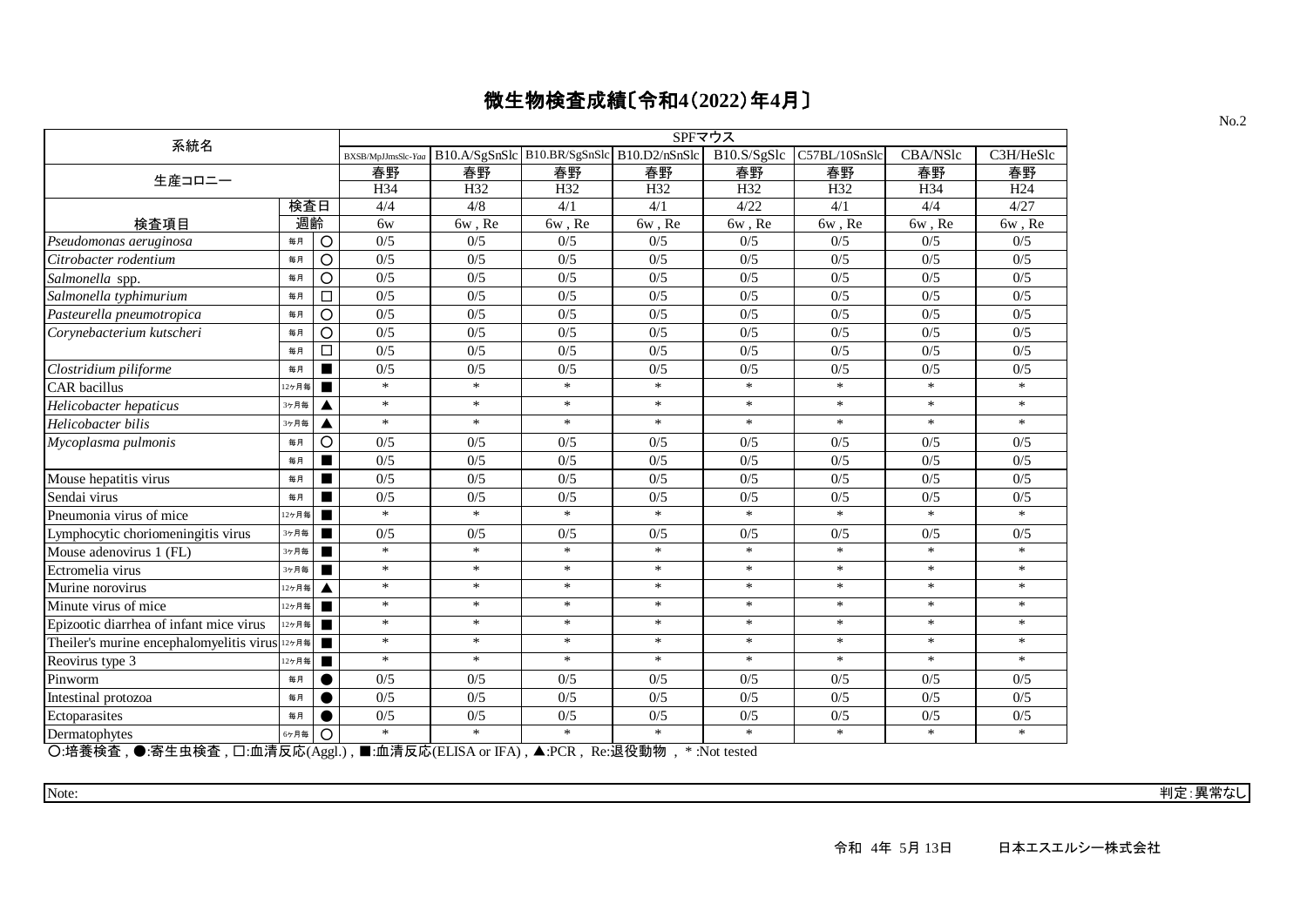|                                                                                                                                                                                                                                                                                                                                                                                                                                                                                                                                       |       |                  |                       |                             |                        |                            | SPFマウス         |                |                   |                        |
|---------------------------------------------------------------------------------------------------------------------------------------------------------------------------------------------------------------------------------------------------------------------------------------------------------------------------------------------------------------------------------------------------------------------------------------------------------------------------------------------------------------------------------------|-------|------------------|-----------------------|-----------------------------|------------------------|----------------------------|----------------|----------------|-------------------|------------------------|
| 系統名                                                                                                                                                                                                                                                                                                                                                                                                                                                                                                                                   |       |                  | C3H/HeJYokSlo         | C3H/HeNSlc                  |                        | C57BL/6NCrSlc              |                | C57BL/6JJmsSlc | C57BL/6JHamSlc-ob | C57BL/6JJmsSlc-lpr/lpr |
| 生産コロニー                                                                                                                                                                                                                                                                                                                                                                                                                                                                                                                                |       |                  | 春野                    | 春野                          | 引佐                     | 春野                         | 引佐             | 春野             | 春野                | 春野                     |
|                                                                                                                                                                                                                                                                                                                                                                                                                                                                                                                                       |       |                  | H34                   | H34                         | <b>I34</b>             | H31                        | <b>I32</b>     | H23            | H34               | H32                    |
|                                                                                                                                                                                                                                                                                                                                                                                                                                                                                                                                       | 検査日   |                  | 4/11                  | 4/18                        | $4/4$ , $4/18$         | 4/7, 4/21                  | $4/4$ , $4/18$ | $4/6$ , $4/20$ | 4/11              | 4/1                    |
| 検査項目                                                                                                                                                                                                                                                                                                                                                                                                                                                                                                                                  | 週齡    |                  | 6w, Re                | 6w, Re                      | 7w, Re                 | 6w, Re                     | 6w, Re         | 6w, Re         | 6w, Re            | 8w                     |
| Pseudomonas aeruginosa                                                                                                                                                                                                                                                                                                                                                                                                                                                                                                                | 毎月    | $\circ$          | 0/5                   | 0/5                         | 0/10                   | 0/10                       | 0/10           | 0/10           | 0/5               | 0/5                    |
| Citrobacter rodentium                                                                                                                                                                                                                                                                                                                                                                                                                                                                                                                 | 毎月    | $\overline{O}$   | 0/5                   | 0/5                         | 0/10                   | 0/10                       | 0/10           | 0/10           | 0/5               | 0/5                    |
| Salmonella spp.                                                                                                                                                                                                                                                                                                                                                                                                                                                                                                                       | 毎月    | $\circ$          | 0/5                   | 0/5                         | 0/10                   | 0/10                       | 0/10           | 0/10           | 0/5               | 0/5                    |
| Salmonella typhimurium                                                                                                                                                                                                                                                                                                                                                                                                                                                                                                                | 毎月    | $\Box$           | 0/5                   | 0/5                         | 0/10                   | 0/10                       | 0/10           | 0/10           | 0/5               | 0/5                    |
| Pasteurella pneumotropica                                                                                                                                                                                                                                                                                                                                                                                                                                                                                                             | 毎月    | $\circ$          | 0/5                   | 0/5                         | 0/10                   | 0/10                       | 0/10           | 0/10           | 0/5               | 0/5                    |
| Corynebacterium kutscheri                                                                                                                                                                                                                                                                                                                                                                                                                                                                                                             | 毎月    | $\circ$          | 0/5                   | 0/5                         | 0/10                   | 0/10                       | 0/10           | 0/10           | 0/5               | 0/5                    |
|                                                                                                                                                                                                                                                                                                                                                                                                                                                                                                                                       | 毎月    | $\Box$           | 0/5                   | 0/5                         | 0/10                   | 0/10                       | 0/10           | 0/10           | 0/5               | 0/5                    |
| Clostridium piliforme                                                                                                                                                                                                                                                                                                                                                                                                                                                                                                                 | 毎月    | $\blacksquare$   | 0/5                   | 0/5                         | 0/10                   | 0/10                       | 0/10           | 0/10           | 0/5               | 0/5                    |
| CAR bacillus                                                                                                                                                                                                                                                                                                                                                                                                                                                                                                                          | 12ヶ月毎 | $\blacksquare$   | $\ast$                | $\ast$                      | $\ast$                 | $\ast$                     | $\ast$         | $\ast$         | $\ast$            | $\ast$                 |
| Helicobacter hepaticus                                                                                                                                                                                                                                                                                                                                                                                                                                                                                                                | 3ヶ月毎  | ▲                | $\ast$                | $\ast$                      | 0/10                   | *                          | 0/10           | $\ast$         | $\ast$            | $\ast$                 |
| Helicobacter bilis                                                                                                                                                                                                                                                                                                                                                                                                                                                                                                                    | 3ヶ月毎  |                  | $\ast$                | $\ast$                      | 0/10                   | $\ast$                     | 0/10           | $\ast$         | $\ast$            | $\ast$                 |
| Mycoplasma pulmonis                                                                                                                                                                                                                                                                                                                                                                                                                                                                                                                   | 毎月    | $\circ$          | 0/5                   | 0/5                         | 0/10                   | 0/10                       | 0/10           | 0/10           | 0/5               | 0/5                    |
|                                                                                                                                                                                                                                                                                                                                                                                                                                                                                                                                       | 毎月    | $\blacksquare$   | 0/5                   | 0/5                         | 0/10                   | 0/10                       | 0/10           | 0/10           | 0/5               | 0/5                    |
| Mouse hepatitis virus                                                                                                                                                                                                                                                                                                                                                                                                                                                                                                                 | 毎月    | $\blacksquare$   | 0/5                   | 0/5                         | 0/10                   | 0/10                       | 0/10           | 0/10           | 0/5               | 0/5                    |
| Sendai virus                                                                                                                                                                                                                                                                                                                                                                                                                                                                                                                          | 毎月    | $\blacksquare$   | 0/5                   | 0/5                         | 0/10                   | 0/10                       | 0/10           | 0/10           | 0/5               | 0/5                    |
| Pneumonia virus of mice                                                                                                                                                                                                                                                                                                                                                                                                                                                                                                               | 12ヶ月毎 | $\blacksquare$   | $\ast$                | $\ast$                      | $\ast$                 | $\ast$                     | $\ast$         | $\ast$         | $\ast$            | $\ast$                 |
| Lymphocytic choriomeningitis virus                                                                                                                                                                                                                                                                                                                                                                                                                                                                                                    | 3ヶ月毎  | $\blacksquare$   | 0/5                   | 0/5                         | 0/10                   | 0/10                       | 0/10           | 0/10           | 0/5               | 0/5                    |
| Mouse adenovirus 1 (FL)                                                                                                                                                                                                                                                                                                                                                                                                                                                                                                               | 3ヶ月毎  |                  | $\ast$                | $\ast$                      | $\ast$                 | $\ast$                     | $\ast$         | $\ast$         | $\ast$            | $\ast$                 |
| Ectromelia virus                                                                                                                                                                                                                                                                                                                                                                                                                                                                                                                      | 3ヶ月毎  | $\blacksquare$   | $\ast$                | $\ast$                      | $\ast$                 | $\ast$                     | $\ast$         | $\ast$         | $\ast$            | $\ast$                 |
| Murine norovirus                                                                                                                                                                                                                                                                                                                                                                                                                                                                                                                      | 12ヶ月毎 | $\blacktriangle$ | $\ast$                | $\ast$                      | $\ast$                 | $\ast$                     | $\ast$         | $\ast$         | $\ast$            | $\ast$                 |
| Minute virus of mice                                                                                                                                                                                                                                                                                                                                                                                                                                                                                                                  | 12ヶ月毎 | $\blacksquare$   | $\ast$                | $\ast$                      | $\ast$                 | $\ast$                     | $\ast$         | $\ast$         | *                 | $\ast$                 |
| Epizootic diarrhea of infant mice virus                                                                                                                                                                                                                                                                                                                                                                                                                                                                                               | 12ヶ月毎 | $\blacksquare$   | $\ast$                | $\ast$                      | $\ast$                 | $\ast$                     | $\ast$         | $\ast$         | $\ast$            | $\ast$                 |
| The iler's murine encephalomy elitis virus $12\pi\pi\pi$                                                                                                                                                                                                                                                                                                                                                                                                                                                                              |       | $\blacksquare$   | $\ast$                | $\ast$                      | $\ast$                 | $\ast$                     | $\ast$         | $\ast$         | *                 | $\ast$                 |
| Reovirus type 3                                                                                                                                                                                                                                                                                                                                                                                                                                                                                                                       | 12ヶ月毎 | $\blacksquare$   | $\ast$                | $\ast$                      | $\ast$                 | $\ast$                     | $\ast$         | $\ast$         | $\ast$            | $\ast$                 |
| Pinworm                                                                                                                                                                                                                                                                                                                                                                                                                                                                                                                               | 每月    | $\bullet$        | 0/5                   | 0/5                         | 0/10                   | 0/10                       | 0/10           | 0/10           | 0/5               | 0/5                    |
| Intestinal protozoa                                                                                                                                                                                                                                                                                                                                                                                                                                                                                                                   | 毎月    |                  | 0/5                   | 0/5                         | 0/10                   | 0/10                       | 0/10           | 0/10           | 0/5               | 0/5                    |
| Ectoparasites                                                                                                                                                                                                                                                                                                                                                                                                                                                                                                                         | 毎月    |                  | 0/5                   | 0/5                         | 0/10                   | 0/10                       | 0/10           | 0/10           | 0/5               | 0/5                    |
| Dermatophytes<br>$\overline{\bigcirc}$ <del>with <math>\overline{\bigcirc}</math></del> $\overline{\bigcirc}$ $\overline{\bigcirc}$ $\overline{\bigcirc}$ $\overline{\bigcirc}$ $\overline{\bigcirc}$ $\overline{\bigcirc}$ $\overline{\bigcirc}$ $\overline{\bigcirc}$ $\overline{\bigcirc}$ $\overline{\bigcirc}$ $\overline{\bigcirc}$ $\overline{\bigcirc}$ $\overline{\bigcirc}$ $\overline{\bigcirc}$ $\overline{\bigcirc}$ $\overline{\bigcirc}$ $\overline{\bigcirc}$ $\overline{\bigcirc}$ $\overline{\bigcirc}$ $\overline$ | 6ヶ月毎  | $\circ$          | $\ast$<br>$+ + - + -$ | $\ast$<br>$x \rightarrow x$ | $\ast$<br>$\Delta$ pop | $\ast$<br><b>YELKOLEAL</b> | $\ast$         | $\ast$         | $\ast$            | $\ast$                 |

○:培養検査 , ●:寄生虫検査 , □:血清反応(Aggl.) , ■:血清反応(ELISA or IFA) , ▲:PCR , Re:退役動物 , \* :Not tested

|Note: C57BL/6JJmsSlc-*lpr*/*lpr* は、血清反応のみ同室のB10.D2/nSnSlcを用いております。 インター・コンピューター インター・コンピューター 判定:異常なし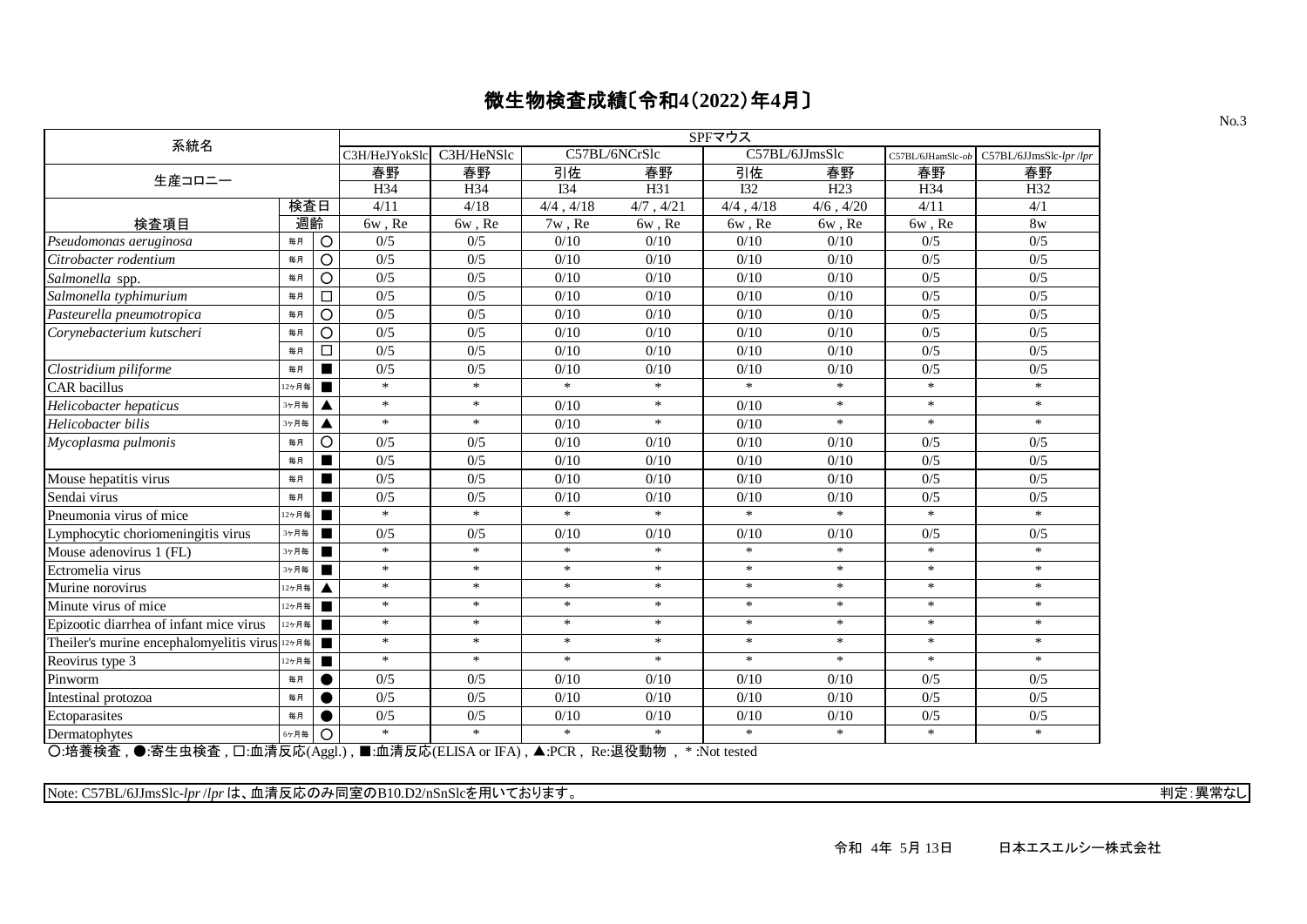|                                                    |       |                |              |             |                | SPFマウス                |           |              |             |
|----------------------------------------------------|-------|----------------|--------------|-------------|----------------|-----------------------|-----------|--------------|-------------|
| 系統名                                                |       |                | DBA/1JJmsSlc | DBA/2CrSlc  | HIGA/NscSlc    | MRL/MpJJmsSlc-lpr/lpr | NC/NgaSlc | SAMP1/SkuSlc | SAMP8/TaSlc |
| 生産コロニー                                             |       |                | 春野           | 春野          | 大原             | 春野                    | 春野        | 春野           | 春野          |
|                                                    |       |                | H31          | H34         | O <sub>3</sub> | H32                   | H32       | H32          | H32         |
|                                                    | 検査日   |                | 4/13         | 4/4         | 4/18           | 4/8                   | 4/1       | 4/22         | 4/15        |
| 検査項目                                               | 週齡    |                | 6w, Re       | $6w$ , $Re$ | Re             | 8w                    | 6w, Re    | 6w, Re       | 6w, Re      |
| Pseudomonas aeruginosa                             | 毎月    | O              | 0/5          | 0/5         | 0/5            | 0/5                   | 0/5       | 0/5          | 0/5         |
| Citrobacter rodentium                              | 毎月    | O              | 0/5          | 0/5         | 0/5            | 0/5                   | 0/5       | 0/5          | 0/5         |
| Salmonella spp.                                    | 毎月    | O              | 0/5          | 0/5         | 0/5            | 0/5                   | 0/5       | 0/5          | 0/5         |
| Salmonella typhimurium                             | 毎月    | □              | 0/5          | 0/5         | 0/5            | 0/5                   | 0/5       | 0/5          | 0/5         |
| Pasteurella pneumotropica                          | 毎月    | O              | 0/5          | 0/5         | 0/5            | 0/5                   | 0/5       | 0/5          | 0/5         |
| Corynebacterium kutscheri                          | 毎月    | O              | 0/5          | 0/5         | 0/5            | 0/5                   | 0/5       | 0/5          | 0/5         |
|                                                    | 毎月    | $\Box$         | 0/5          | 0/5         | 0/5            | 0/5                   | 0/5       | 0/5          | 0/5         |
| Clostridium piliforme                              | 毎月    |                | 0/5          | 0/5         | 0/5            | 0/5                   | 0/5       | 0/5          | 0/5         |
| CAR bacillus                                       | 12ヶ月毎 | $\blacksquare$ | $\ast$       | $\ast$      | $\ast$         | $\ast$                | $\ast$    | $\ast$       | $\ast$      |
| Helicobacter hepaticus                             | 3ヶ月毎  |                | $\ast$       | $\ast$      | 0/5            | $\ast$                | $\ast$    | $\ast$       | $\ast$      |
| Helicobacter bilis                                 | 3ヶ月毎  |                | $\ast$       | $\ast$      | 0/5            | $\ast$                | $\ast$    | $\ast$       | $\ast$      |
| Mycoplasma pulmonis                                | 毎月    | О              | 0/5          | 0/5         | 0/5            | 0/5                   | 0/5       | 0/5          | 0/5         |
|                                                    | 毎月    |                | 0/5          | 0/5         | 0/5            | 0/5                   | 0/5       | 0/5          | 0/5         |
| Mouse hepatitis virus                              | 毎月    |                | 0/5          | 0/5         | 0/5            | 0/5                   | 0/5       | 0/5          | 0/5         |
| Sendai virus                                       | 毎月    |                | 0/5          | 0/5         | 0/5            | 0/5                   | 0/5       | 0/5          | 0/5         |
| Pneumonia virus of mice                            | 12ヶ月毎 |                | $\ast$       | $\ast$      | $\ast$         | $\ast$                | $\ast$    | $\ast$       | $\ast$      |
| Lymphocytic choriomeningitis virus                 | 3ヶ月毎  |                | 0/5          | 0/5         | 0/5            | 0/5                   | 0/5       | 0/5          | 0/5         |
| Mouse adenovirus 1 (FL)                            | 3ヶ月毎  |                | $\ast$       | $\ast$      | $\ast$         | $\ast$                | $\ast$    | $\ast$       | $\ast$      |
| Ectromelia virus                                   | 3ヶ月毎  |                | $\ast$       | $\ast$      | $\ast$         | $\ast$                | $\ast$    | $\ast$       | $\ast$      |
| Murine norovirus                                   | 12ヶ月毎 | ▲              | $\ast$       | $\ast$      | $\ast$         | $\ast$                | $\ast$    | $\ast$       | $\ast$      |
| Minute virus of mice                               | 12ヶ月毎 |                | $\ast$       | $\ast$      | $\ast$         | $\ast$                | $\ast$    | $\ast$       | $\ast$      |
| Epizootic diarrhea of infant mice virus            | 12ヶ月毎 |                | $\ast$       | $\ast$      | $\ast$         | $\ast$                | $\ast$    | $\ast$       | $\ast$      |
| The iler's murine encephalomy elitis virus $1257B$ |       |                | $\ast$       | $\ast$      | $\ast$         | $\ast$                | $\ast$    | $\ast$       | $\ast$      |
| Reovirus type 3                                    | 12ヶ月毎 |                | $\ast$       | $\ast$      | $\ast$         | $\ast$                | $\ast$    | $\ast$       | $\ast$      |
| Pinworm                                            | 毎月    |                | 0/5          | 0/5         | 0/5            | 0/5                   | 0/5       | 0/5          | 0/5         |
| Intestinal protozoa                                | 毎月    |                | 0/5          | 0/5         | 0/5            | 0/5                   | 0/5       | 0/5          | 0/5         |
| Ectoparasites                                      | 毎月    |                | 0/5          | 0/5         | 0/5            | 0/5                   | 0/5       | 0/5          | 0/5         |
| Dermatophytes<br>$\overline{\bigcap_{i=1}^{n+1}}$  | 6ヶ月毎  | O              | $\ast$       | $\ast$      | $\ast$         | $\ast$                | $\ast$    | $\ast$       | $\ast$      |

○:培養検査 , ●:寄生虫検査 , □:血清反応(Aggl.) , ■:血清反応(ELISA or IFA) , ▲:PCR , Re:退役動物 , \* :Not tested

|Note: MRL/MpJJmsSlc-*lpr* /*lpr* は、血清反応のみ同室のB10.A/SgSnSlcを用いております。 インター・インター インター・コンプレート (現実:異常なし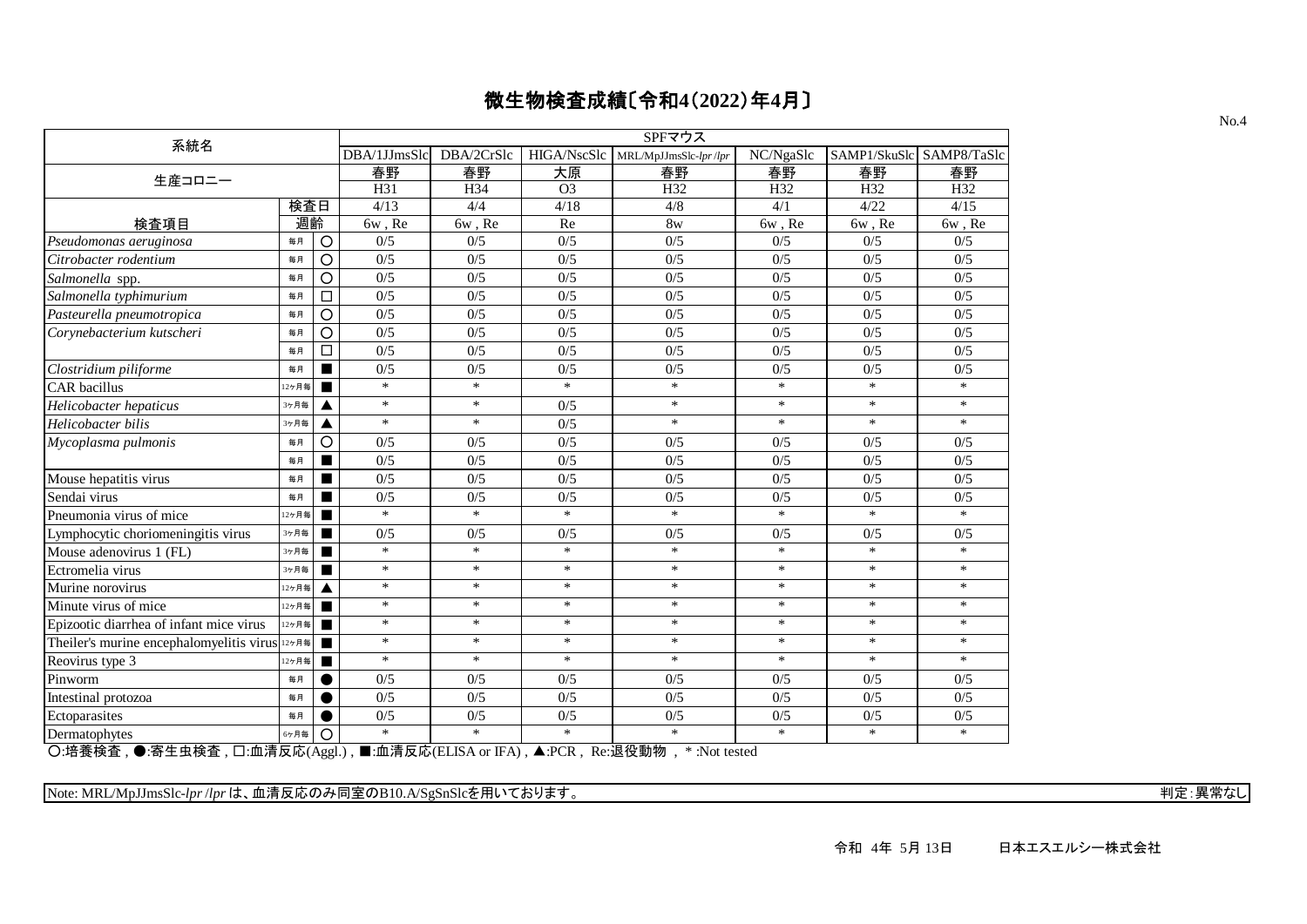| 系統名                                            |       |                |        |                             |                 |                   | SPFマウス          |                 |                 |            |                                    |
|------------------------------------------------|-------|----------------|--------|-----------------------------|-----------------|-------------------|-----------------|-----------------|-----------------|------------|------------------------------------|
|                                                |       |                |        | SAMP10/TaIdrSlc SAMR1/TaSlc | 129X1/SvJJmsSlc | B6D2F1/Slc        | B6C3F1/Slc      | CB6F1/Slc       | CD2F1/Slc       | NZBWF1/Slc | WBB6F1/Kit-Kit $W/K$ it $W^*$ /Slc |
| 生産コロニー                                         |       |                | 春野     | 春野                          | 春野              | 春野                | 春野              | 春野              | 春野              | 春野         | 春野                                 |
|                                                |       |                | H32    | H32                         | H32             | H <sub>24</sub>   | H <sub>24</sub> | H <sub>24</sub> | H <sub>24</sub> | H34        | H32                                |
|                                                | 検査日   |                | 4/22   | 4/15                        | 4/8             | 4/6               | 4/6             | 4/20            | 4/13            | 4/11       | 4/22                               |
| 検査項目                                           | 週齡    |                | 6w, Re | 6w, Re                      | 6w, Re          | 6w                | 6w              | 6w              | 6w              | 6w         | 8 <sub>w</sub>                     |
| Pseudomonas aeruginosa                         | 毎月    | $\circ$        | 0/5    | 0/5                         | 0/5             | $\overline{0/5}$  | 0/5             | 0/5             | 0/5             | 0/5        | 0/5                                |
| Citrobacter rodentium                          | 毎月    | $\circ$        | 0/5    | 0/5                         | 0/5             | 0/5               | 0/5             | 0/5             | 0/5             | 0/5        | 0/5                                |
| Salmonella spp.                                | 毎月    | O              | 0/5    | 0/5                         | 0/5             | 0/5               | 0/5             | 0/5             | 0/5             | 0/5        | 0/5                                |
| Salmonella typhimurium                         | 毎月    | $\Box$         | 0/5    | 0/5                         | 0/5             | 0/5               | 0/5             | 0/5             | 0/5             | 0/5        | 0/5                                |
| Pasteurella pneumotropica                      | 毎月    | $\circ$        | 0/5    | 0/5                         | 0/5             | 0/5               | 0/5             | 0/5             | 0/5             | 0/5        | 0/5                                |
| Corynebacterium kutscheri                      | 毎月    | O              | 0/5    | 0/5                         | 0/5             | 0/5               | 0/5             | 0/5             | 0/5             | 0/5        | 0/5                                |
|                                                | 毎月    | $\Box$         | 0/5    | 0/5                         | 0/5             | 0/5               | 0/5             | 0/5             | 0/5             | 0/5        | 0/5                                |
| Clostridium piliforme                          | 毎月    | $\blacksquare$ | 0/5    | 0/5                         | 0/5             | 0/5               | 0/5             | 0/5             | 0/5             | 0/5        | 0/5                                |
| CAR bacillus                                   | 12ヶ月毎 | п              | $\ast$ | $\ast$                      | $\ast$          | $\ast$            | $\ast$          | $\ast$          | $\ast$          | $\ast$     | $\ast$                             |
| Helicobacter hepaticus                         | 3ヶ月毎  |                | $\ast$ | $\ast$                      | $\ast$          | $\ast$            | $\ast$          | $\ast$          | $\ast$          | $\ast$     | $\ast$                             |
| Helicobacter bilis                             | 3ヶ月毎  |                | $\ast$ | $\ast$                      | $\ast$          | $\ast$            | $\ast$          | $\ast$          | $\ast$          | $\ast$     | $\ast$                             |
| Mycoplasma pulmonis                            | 毎月    | $\circ$        | 0/5    | 0/5                         | 0/5             | 0/5               | 0/5             | 0/5             | 0/5             | 0/5        | 0/5                                |
|                                                | 毎月    | $\blacksquare$ | 0/5    | 0/5                         | 0/5             | 0/5               | 0/5             | 0/5             | 0/5             | 0/5        | 0/5                                |
| Mouse hepatitis virus                          | 毎月    | $\blacksquare$ | 0/5    | 0/5                         | 0/5             | 0/5               | 0/5             | 0/5             | 0/5             | 0/5        | 0/5                                |
| Sendai virus                                   | 毎月    | $\blacksquare$ | 0/5    | 0/5                         | 0/5             | 0/5               | 0/5             | 0/5             | 0/5             | 0/5        | 0/5                                |
| Pneumonia virus of mice                        | 12ヶ月毎 | п              | $\ast$ | $\ast$                      | $\ast$          | $\ast$            | $\ast$          | $\ast$          | $\ast$          | $\ast$     | $\ast$                             |
| Lymphocytic choriomeningitis virus             | 3ヶ月毎  | $\blacksquare$ | 0/5    | 0/5                         | 0/5             | 0/5               | 0/5             | 0/5             | 0/5             | 0/5        | 0/5                                |
| Mouse adenovirus 1 (FL)                        | 3ヶ月毎  | п              | $\ast$ | $\ast$                      | $\ast$          | $\ast$            | $\ast$          | $\ast$          | $\ast$          | $\ast$     | $\ast$                             |
| Ectromelia virus                               | 3ヶ月毎  | $\blacksquare$ | $\ast$ | $\ast$                      | $\ast$          | $\ast$            | $\ast$          | $\ast$          | $\ast$          | $\ast$     | $\ast$                             |
| Murine norovirus                               | 12ヶ月毎 |                | $\ast$ | $\ast$                      | $\ast$          | $\ast$            | $\ast$          | $\ast$          | $\ast$          | $\ast$     | *                                  |
| Minute virus of mice                           | 12ヶ月毎 | п              | $\ast$ | $\ast$                      | $\ast$          | $\ast$            | $\ast$          | $\ast$          | $\ast$          | $\ast$     | $\ast$                             |
| Epizootic diarrhea of infant mice virus        | 12ヶ月毎 | п              | $\ast$ | $\ast$                      | $\ast$          | $\ast$            | $\ast$          | $\ast$          | $\ast$          | $\ast$     | $\ast$                             |
| Theiler's murine encephalomyelitis virus 127 A |       | п              | $\ast$ | $\ast$                      | $\ast$          | $\ast$            | $\ast$          | $\ast$          | $\ast$          | $\ast$     | $\ast$                             |
| Reovirus type 3                                | 12ヶ月毎 | $\blacksquare$ | $\ast$ | $\ast$                      | $\ast$          | $\ast$            | $\ast$          | $\ast$          | $\ast$          | $\ast$     | $\ast$                             |
| Pinworm                                        | 毎月    | $\bullet$      | 0/5    | 0/5                         | 0/5             | 0/5               | 0/5             | 0/5             | 0/5             | 0/5        | 0/5                                |
| Intestinal protozoa                            | 毎月    | ●              | 0/5    | 0/5                         | 0/5             | 0/5               | 0/5             | 0/5             | 0/5             | 0/5        | 0/5                                |
| Ectoparasites                                  | 毎月    | $\epsilon$     | 0/5    | 0/5                         | 0/5             | 0/5               | 0/5             | 0/5             | 0/5             | 0/5        | 0/5                                |
| Dermatophytes                                  | 6ヶ月毎  | O              | $\ast$ | $\ast$                      | $\ast$          | $\ast$<br>$-7.77$ | $\ast$          | $\ast$          | $\ast$          | $\ast$     | $\ast$                             |

○:培養検査 , ●:寄生虫検査 , □:血清反応(Aggl.) , ■:血清反応(ELISA or IFA) , ▲:PCR , Re:退役動物 , \* :Not tested

Note: 判定:異常なし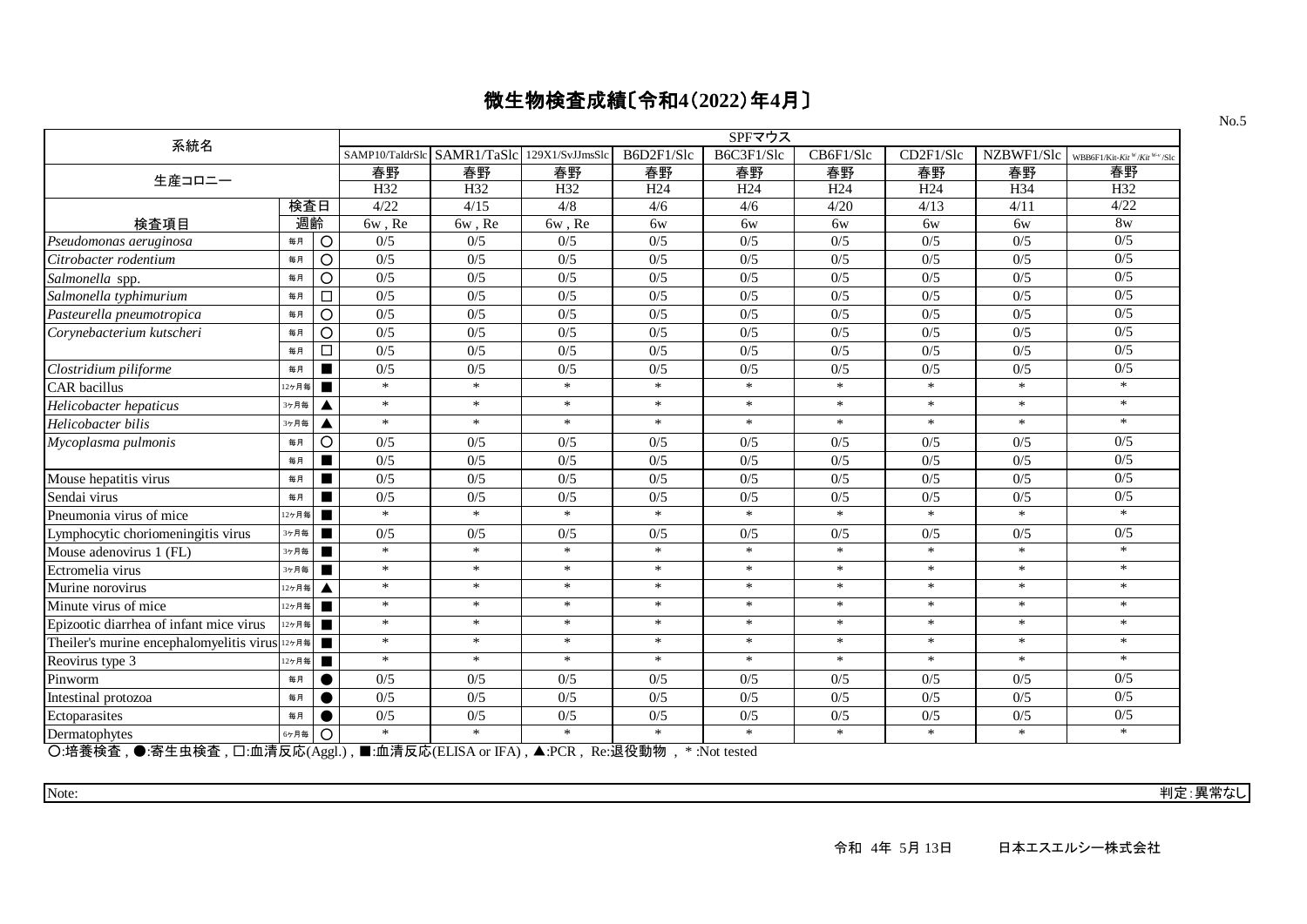| 系統名                                                                                                                                                                                                                         |       |                    |                          |                              | SPFマウス         |                         |                  |
|-----------------------------------------------------------------------------------------------------------------------------------------------------------------------------------------------------------------------------|-------|--------------------|--------------------------|------------------------------|----------------|-------------------------|------------------|
|                                                                                                                                                                                                                             |       |                    | C57BL/6-Tg(CAG-EGFP)     | C57BL/6JJmsSlc-Tg(gpt delta) |                | BALB/cSlc-nu            | KSN/Slc          |
| 生産コロニー                                                                                                                                                                                                                      |       |                    | 大原                       | 大原                           | 大原             | 春野                      | 春野               |
|                                                                                                                                                                                                                             |       |                    | O <sub>2</sub>           | O <sub>2</sub>               | O <sub>5</sub> | H35                     | H35              |
|                                                                                                                                                                                                                             | 検査日   |                    | 4/11                     | 4/4                          | 4/1, 4/15      | $\frac{1}{4}$ /12, 4/26 | 4/19             |
| 検査項目                                                                                                                                                                                                                        | 週齡    |                    | Re                       | Re                           | 6w, Re         | 6w, Re                  | 12w, 18w         |
| Pseudomonas aeruginosa                                                                                                                                                                                                      | 毎月    | $\overline{\rm O}$ | 0/5                      | 0/3                          | 0/10           | 0/12                    | 0/3              |
| Citrobacter rodentium                                                                                                                                                                                                       | 毎月    | $\overline{\circ}$ | 0/5                      | 0/3                          | 0/10           | 0/12                    | 0/3              |
| Salmonella spp.                                                                                                                                                                                                             | 毎月    | $\overline{\circ}$ | $\overline{0/5}$         | 0/3                          | 0/10           | 0/12                    | $\overline{0/3}$ |
| Salmonella typhimurium                                                                                                                                                                                                      | 毎月    | $\Box$             | 0/5                      | 0/3                          | 0/10           | 0/12                    | 0/6              |
| Pasteurella pneumotropica                                                                                                                                                                                                   | 毎月    | $\overline{\circ}$ | 0/5                      | 0/3                          | 0/10           | 0/12                    | 0/3              |
| Staphylococcus aureus                                                                                                                                                                                                       | 毎月    | $\overline{O}$     | $\overline{\phantom{0}}$ | $\overline{\phantom{0}}$     | 0/10           | 0/12                    | 0/3              |
| Corynebacterium kutscheri                                                                                                                                                                                                   | 毎月    | $\overline{\circ}$ | $\overline{0/5}$         | 0/3                          | 0/10           | 0/12                    | $\overline{0/3}$ |
|                                                                                                                                                                                                                             | 毎月    | $\Box$             | 0/5                      | 0/3                          | 0/10           | 0/12                    | 0/6              |
| Clostridium piliforme                                                                                                                                                                                                       | 毎月    | $\blacksquare$     | $\overline{0/5}$         | 0/3                          | 0/10           | 0/12                    | 0/6              |
| <b>CAR</b> bacillus                                                                                                                                                                                                         | 12ヶ月毎 | $\blacksquare$     | $\ast$                   | $\ast$                       | $\ast$         | $\ast$                  | $\ast$           |
| Helicobacter hepaticus                                                                                                                                                                                                      | 3ヶ月毎  | ▲                  | 0/5                      | 0/3                          | 0/10           | 0/12                    | 0/3              |
| Helicobacter bilis                                                                                                                                                                                                          | 3ヶ月毎  | ▲                  | 0/5                      | 0/3                          | 0/10           | 0/12                    | 0/3              |
| Mycoplasma pulmonis                                                                                                                                                                                                         | 毎月    | O                  | 0/5                      | 0/3                          | 0/10           | 0/12                    | 0/3              |
|                                                                                                                                                                                                                             | 毎月    | П                  | 0/5                      | 0/3                          | 0/10           | 0/12                    | 0/6              |
| Mouse hepatitis virus                                                                                                                                                                                                       | 毎月    | $\blacksquare$     | 0/5                      | 0/3                          | 0/10           | 0/12                    | 0/6              |
| Sendai virus                                                                                                                                                                                                                | 毎月    | н                  | 0/5                      | 0/3                          | 0/10           | 0/12                    | 0/6              |
| Pneumonia virus of mice                                                                                                                                                                                                     | 12ヶ月毎 | ■                  | $\ast$                   | $\ast$                       | $\ast$         | $\ast$                  | $\ast$           |
| Lymphocytic choriomeningitis virus                                                                                                                                                                                          | 3ヶ月毎  | ■                  | 0/5                      | 0/3                          | 0/10           | 0/12                    | 0/6              |
| Mouse adenovirus 1 (FL)                                                                                                                                                                                                     | 3ヶ月毎  | $\blacksquare$     | $\ast$                   | $\ast$                       | $\ast$         | $\ast$                  | $\ast$           |
| Ectromelia virus                                                                                                                                                                                                            | 3ヶ月毎  | $\blacksquare$     | $\ast$                   | $\ast$                       | $\ast$         | $\ast$                  | $\ast$           |
| Murine norovirus                                                                                                                                                                                                            | 12ヶ月毎 |                    | $\ast$                   | $\ast$                       | $\ast$         | $\ast$                  | $\ast$           |
| Minute virus of mice                                                                                                                                                                                                        | 12ヶ月毎 | $\blacksquare$     | $\ast$                   | $\ast$                       | $\ast$         | $\ast$                  | $\ast$           |
| Epizootic diarrhea of infant mice virus                                                                                                                                                                                     | 12ヶ月毎 | ■                  | $\ast$                   | $\ast$                       | $\ast$         | $\ast$                  | $\ast$           |
| Theiler's murine encephalomyelitis virus $12\tau$ $\overline{AB}$                                                                                                                                                           |       |                    | $\ast$                   | $\ast$                       | $\ast$         | $\ast$                  | $\ast$           |
| Reovirus type 3                                                                                                                                                                                                             | 12ヶ月毎 | $\blacksquare$     | $\ast$                   | $\ast$                       | $\ast$         | $\ast$                  | $\ast$           |
| Pinworm                                                                                                                                                                                                                     | 毎月    | 0                  | 0/5                      | 0/3                          | 0/10           | 0/12                    | 0/3              |
| Intestinal protozoa                                                                                                                                                                                                         | 毎月    | ●                  | $\overline{0/5}$         | 0/3                          | 0/10           | 0/12                    | 0/3              |
| Ectoparasites                                                                                                                                                                                                               | 毎月    | $\bullet$          | $\overline{0/5}$         | 0/3                          | 0/10           | 0/12                    | 0/3              |
| Pneumocystis murina                                                                                                                                                                                                         | 6ヶ月毎  | ▲                  | $\overline{\phantom{0}}$ |                              | $\ast$         | $\ast$                  | $\ast$           |
| Dermatophytes<br>$\overline{\bigcap_{i}H}$ $\overline{H}$ $\overline{H}$ $\overline{H}$ $\overline{H}$ $\overline{H}$ $\overline{H}$ $\overline{H}$ $\overline{H}$ $\overline{H}$ $\overline{H}$ $\overline{H}$<br>□ 赤洼口虎 △ | 6ヶ月毎  | $\circ$            | $\ast$<br>■ 而注口亡/□□□▲    | $\ast$                       | $\ast$         | $\ast$<br>꾸면 버          | $\ast$           |

○:培養検査 , ●:寄生虫検査 , □:血清反応(Aggl.) , ■:血清反応(ELISA or IFA) , ▲:PCR , \* :Not tested , -:対象外

|Note: KSN/Slcは、血清反応のみ囮のBALB/cSlc-nu/+ または-+/+ を用いております。 <br>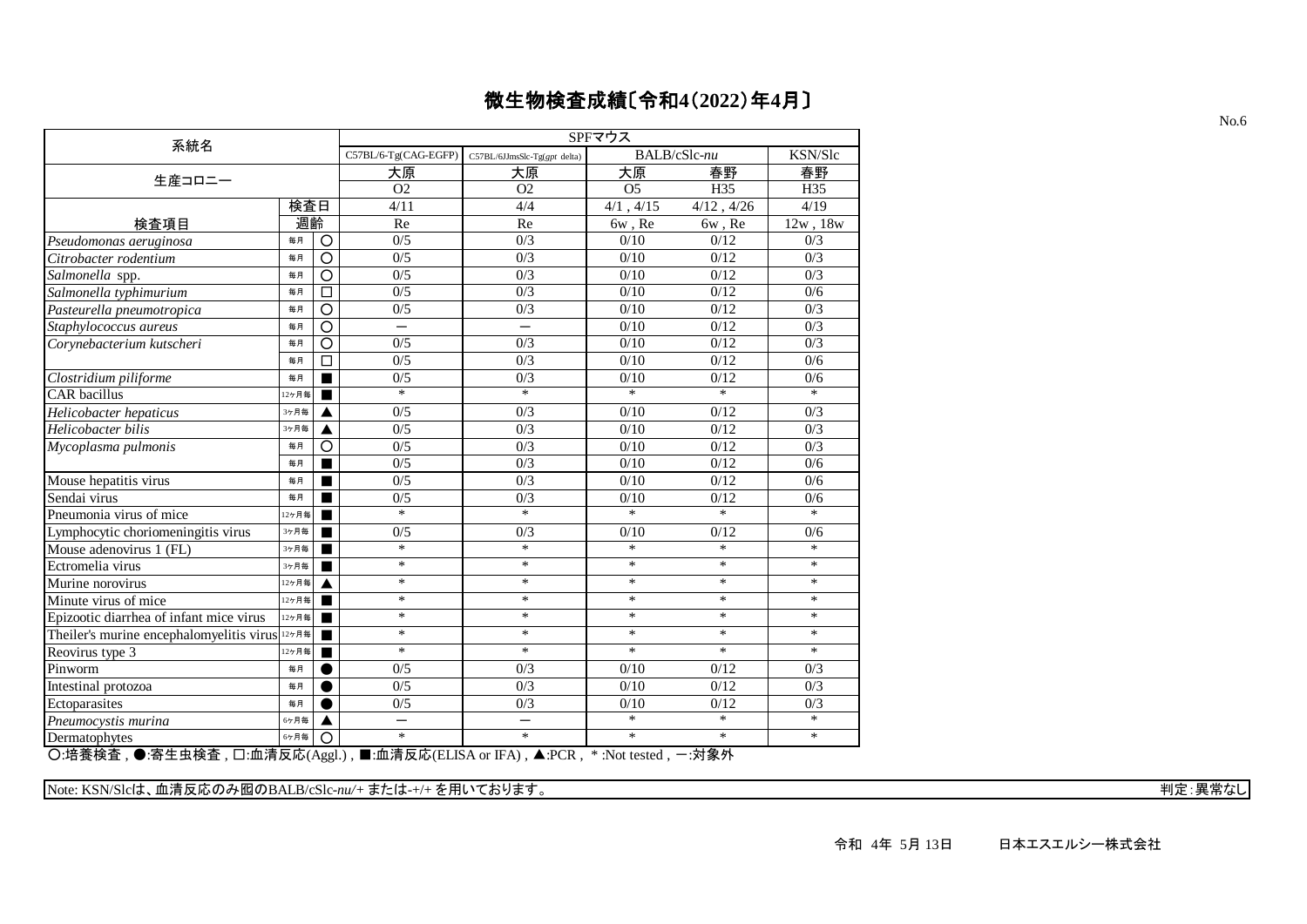|                                                |       |         |                 |                |                 | SPFラット     |                |                |               |
|------------------------------------------------|-------|---------|-----------------|----------------|-----------------|------------|----------------|----------------|---------------|
| 系統名                                            |       |         |                 | Slc:SD         |                 | Slc:Wistar | Slc:Wistar/ST  | Slc:WsRC-Ws    | Slc:Zucker-fa |
| 生産コロニー                                         |       |         | 引佐              | 春野             | 引佐              | 春野         | 大原             | 大原             | 大原            |
|                                                |       |         | I <sub>51</sub> | H21            | I <sub>52</sub> | H21        | O <sub>6</sub> | O <sub>6</sub> | O38           |
|                                                | 検査日   |         | $4/4$ , $4/18$  | $4/4$ , $4/18$ | $4/6$ , $4/20$  | 4/11, 4/25 | 4/11, 4/25     | 4/5            | 4/6           |
| 検査項目                                           | 週齡    |         | 6w, Re          | 6w, Re         | 6w, Re          | 6w, Re     | 6w, Re         | Re             | Re            |
| Pseudomonas aeruginosa                         | 毎月    | $\circ$ | 0/40            | 0/20           | 0/40            | 0/20       | 0/40           | 0/5            | 0/5           |
| Salmonella spp.                                | 毎月    | O       | 0/40            | 0/20           | 0/40            | 0/20       | 0/40           | 0/5            | 0/5           |
| Salmonella typhimurium                         | 毎月    | □       | 0/20            | 0/20           | 0/20            | 0/20       | 0/20           | 0/5            | 0/5           |
| Pasteurella pneumotropica                      | 毎月    | O       | 0/40            | 0/20           | 0/40            | 0/20       | 0/40           | 0/5            | 0/5           |
| Bordetella bronchiseptica                      | 毎月    | O       | 0/40            | 0/20           | 0/40            | 0/20       | 0/40           | 0/5            | 0/5           |
| Streptococcus pneumoniae                       | 毎月    | O       | 0/40            | 0/20           | 0/40            | 0/20       | 0/40           | 0/5            | 0/5           |
| Corynebacterium kutscheri                      | 毎月    | O       | 0/40            | 0/20           | 0/40            | 0/20       | 0/40           | 0/5            | 0/5           |
|                                                | 毎月    | □       | 0/20            | 0/20           | 0/20            | 0/20       | 0/20           | 0/5            | 0/5           |
| Clostridium piliforme                          | 毎月    |         | 0/20            | 0/20           | 0/20            | 0/20       | 0/20           | 0/5            | 0/5           |
| <b>CAR</b> bacillus                            | 12ヶ月毎 |         | $\ast$          | 0/10           | $\ast$          | 0/10       | 0/10           | 0/5            | $\ast$        |
| Helicobacter hepaticus                         | 6ヶ月毎  |         | $\ast$          | $\ast$         | $\ast$          | $\ast$     | $\ast$         | $\ast$         | $\ast$        |
| Helicobacter bilis                             | 6ヶ月毎  |         | $\ast$          | $\ast$         | $\ast$          | *          | $\ast$         | $\ast$         | $\ast$        |
| Mycoplasma pulmonis                            | 每月    | O       | 0/40            | 0/20           | 0/40            | 0/20       | 0/40           | 0/5            | 0/5           |
|                                                | 毎月    |         | 0/20            | 0/20           | 0/20            | 0/20       | 0/20           | 0/5            | 0/5           |
| Sialodacryoadenitis virus                      | 毎月    |         | 0/20            | 0/20           | 0/20            | 0/20       | 0/20           | 0/5            | 0/5           |
| Sendai virus                                   | 毎月    |         | 0/20            | 0/20           | 0/20            | 0/20       | 0/20           | 0/5            | 0/5           |
| Hantavirus                                     | 3ヶ月毎  |         | 0/10            | 0/10           | 0/10            | 0/10       | 0/10           | 0/5            | 0/5           |
| Pneumonia virus of mice                        | 12ヶ月毎 |         | $\ast$          | $\ast$         | $\ast$          | $\ast$     | $\ast$         | $\ast$         | $\ast$        |
| Mouse adenovirus 1 (FL)                        | 3ヶ月毎  |         | $\ast$          | $\ast$         | $\ast$          | $\ast$     | $\ast$         | $\ast$         | $\ast$        |
| Theiler's murine encephalomyelitis virus 127 H |       |         | $\ast$          | $\ast$         | $\ast$          | $\ast$     | $\ast$         | $\ast$         | $\ast$        |
| Reovirus type 3                                | 12ヶ月毎 |         | $\ast$          | $\ast$         | $\ast$          | $\ast$     | $\ast$         | $\ast$         | $\ast$        |
| Toolan's H-1 virus                             | 12ヶ月毎 |         | $\ast$          | $\ast$         | $\ast$          | $\ast$     | $\ast$         | $\ast$         | $\ast$        |
| Kilham rat virus                               | 12ヶ月毎 |         | $\ast$          | $\ast$         | $\ast$          | $\ast$     | $\ast$         | $\ast$         | $\ast$        |
| Pinworm                                        | 毎月    |         | 0/40            | 0/20           | 0/40            | 0/20       | 0/40           | 0/5            | 0/5           |
| Intestinal protozoa                            | 毎月    |         | 0/40            | 0/20           | 0/40            | 0/20       | 0/40           | 0/5            | 0/5           |
| Ectoparasites                                  | 毎月    |         | 0/40            | 0/20           | 0/40            | 0/20       | 0/40           | 0/5            | 0/5           |
| Dermatophytes                                  | 6ヶ月毎  | O       | $\ast$          | $\ast$         | $\ast$          | *          | *              | $\ast$         | $\ast$        |

○:培養検査 , ●:寄生虫検査 , □:血清反応(Aggl.) , ■:血清反応(ELISA or IFA) , ▲:PCR , Re:退役動物 , \* :Not tested

Note: 判定:異常なし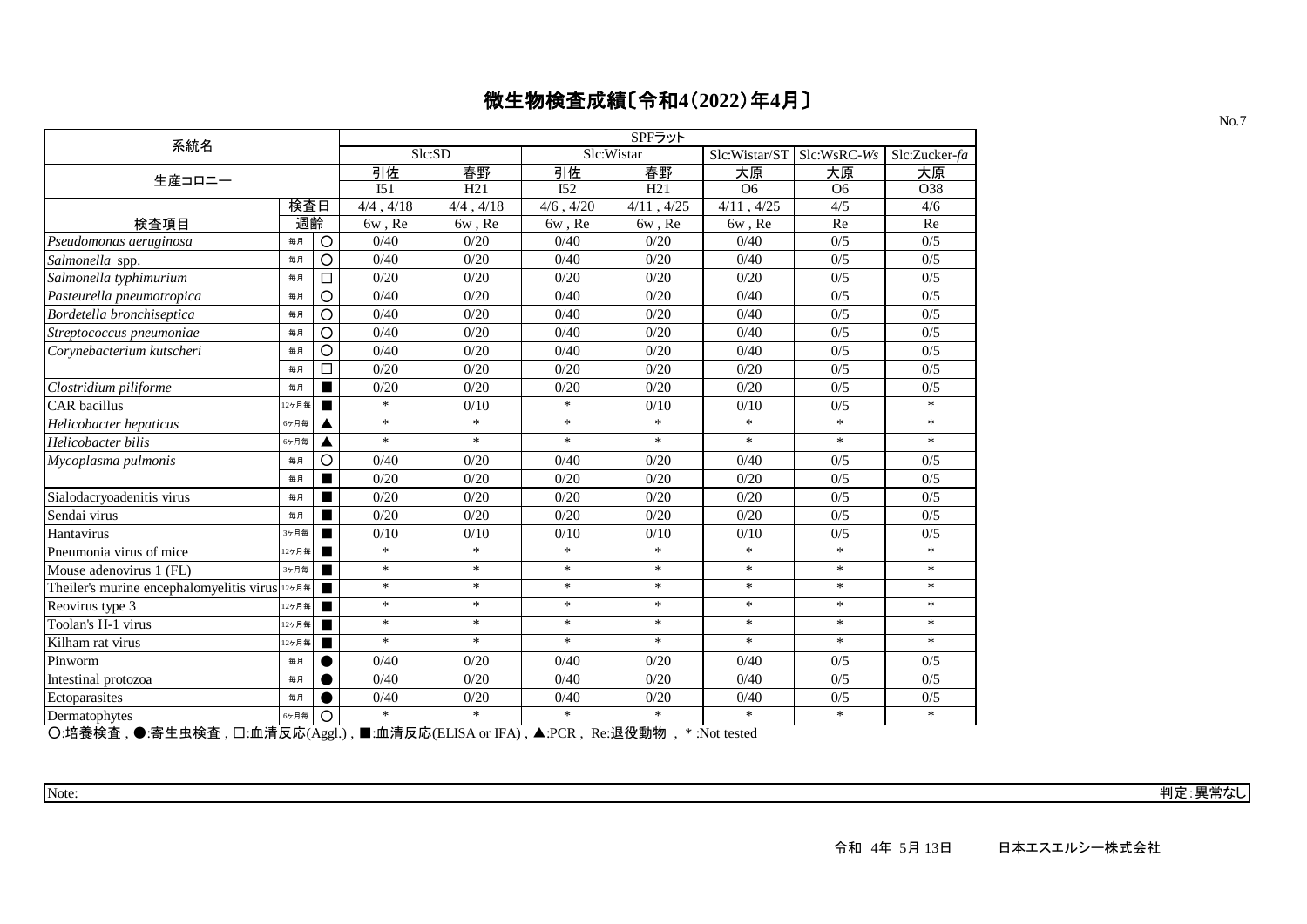|                                                |       |                |            |                     |                                      | SPFラット                     |                  |            |           |        |
|------------------------------------------------|-------|----------------|------------|---------------------|--------------------------------------|----------------------------|------------------|------------|-----------|--------|
| 系統名                                            |       |                | Hos:Donryu | <b>ACI/NSlc</b>     | BN/SsNSlc                            | DA/Slc                     | DIS/EisSlc       | DIR/EisSlc | F344/NSlc | GK/Slc |
| 生産コロニー                                         |       |                | 大原         | 引佐                  | 大原                                   | 大原                         | 引佐               | 引佐         | 引佐        | 引佐     |
|                                                |       |                | O38        | I36                 | O38                                  | O38                        | I26              | I26        | I36       | I56    |
|                                                | 検査日   |                | 4/14       | $\overline{4/5}$    | 4/14                                 | 4/21                       | $\overline{4/8}$ | 4/8        | 4/20      | 4/13   |
| 検査項目                                           | 週齡    |                | 7w         | Re                  | Re                                   | Re                         | Re               | Re         | $4w$ , Re | Re     |
| Pseudomonas aeruginosa                         | 毎月    | $\circ$        | 0/5        | 0/3                 | 0/5                                  | 0/5                        | 0/3              | 0/3        | 0/5       | 0/3    |
| Salmonella spp.                                | 毎月    | $\overline{O}$ | 0/5        | 0/3                 | 0/5                                  | 0/5                        | 0/3              | 0/3        | 0/5       | 0/3    |
| Salmonella typhimurium                         | 毎月    | $\Box$         | 0/5        | 0/3                 | 0/5                                  | 0/5                        | 0/3              | 0/3        | 0/5       | 0/3    |
| Pasteurella pneumotropica                      | 毎月    | $\circ$        | 0/5        | 0/3                 | 0/5                                  | 0/5                        | 0/3              | 0/3        | 0/5       | 0/3    |
| Bordetella bronchiseptica                      | 毎月    | $\circ$        | 0/5        | 0/3                 | 0/5                                  | 0/5                        | 0/3              | 0/3        | 0/5       | 0/3    |
| Streptococcus pneumoniae                       | 毎月    | $\circ$        | 0/5        | 0/3                 | 0/5                                  | 0/5                        | 0/3              | 0/3        | 0/5       | 0/3    |
| Corynebacterium kutscheri                      | 毎月    | $\circ$        | 0/5        | 0/3                 | 0/5                                  | 0/5                        | 0/3              | 0/3        | 0/5       | 0/3    |
|                                                | 毎月    | □              | 0/5        | 0/3                 | 0/5                                  | 0/5                        | 0/3              | 0/3        | 0/5       | 0/3    |
| Clostridium piliforme                          | 每月    |                | 0/5        | 0/3                 | 0/5                                  | 0/5                        | 0/3              | 0/3        | 0/5       | 0/3    |
| <b>CAR</b> bacillus                            | 12ヶ月毎 | $\blacksquare$ | $\ast$     | $\ast$              | $\ast$                               | $\ast$                     | $\ast$           | $\ast$     | $\ast$    | $\ast$ |
| Helicobacter hepaticus                         | 6ヶ月毎  | ◢              | $\ast$     | $\ast$              | $\ast$                               | $\ast$                     | $\ast$           | $\ast$     | $\ast$    | $\ast$ |
| Helicobacter bilis                             | 6ヶ月毎  | ◢              | $\ast$     | $\ast$              | $\ast$                               | $\ast$                     | $\ast$           | $\ast$     | $\ast$    | $\ast$ |
| Mycoplasma pulmonis                            | 毎月    | O              | 0/5        | 0/3                 | 0/5                                  | 0/5                        | 0/3              | 0/3        | 0/5       | 0/3    |
|                                                | 毎月    | ш              | 0/5        | 0/3                 | 0/5                                  | 0/5                        | 0/3              | 0/3        | 0/5       | 0/3    |
| Sialodacryoadenitis virus                      | 毎月    | п              | 0/5        | 0/3                 | 0/5                                  | 0/5                        | 0/3              | 0/3        | 0/5       | 0/3    |
| Sendai virus                                   | 毎月    |                | 0/5        | 0/3                 | 0/5                                  | 0/5                        | 0/3              | 0/3        | 0/5       | 0/3    |
| Hantavirus                                     | 3ヶ月毎  |                | 0/5        | 0/3                 | 0/5                                  | 0/5                        | 0/3              | 0/3        | 0/5       | 0/3    |
| Pneumonia virus of mice                        | 12ヶ月毎 | $\blacksquare$ | $\ast$     | $\ast$              | $\ast$                               | $\ast$                     | $\ast$           | $\ast$     | $\ast$    | $\ast$ |
| Mouse adenovirus 1 (FL)                        | 3ヶ月毎  | $\blacksquare$ | $\ast$     | $\ast$              | $\ast$                               | $\ast$                     | $\ast$           | $\ast$     | $\ast$    | $\ast$ |
| Theiler's murine encephalomyelitis virus 127 H |       |                | $\ast$     | $\ast$              | $\ast$                               | $\ast$                     | $\ast$           | $\ast$     | $\ast$    | $\ast$ |
| Reovirus type 3                                | 12ヶ月毎 |                | $\ast$     | $\ast$              | $\ast$                               | $\ast$                     | $\ast$           | $\ast$     | $\ast$    | $\ast$ |
| Toolan's H-1 virus                             | 12ヶ月毎 | $\blacksquare$ | $\ast$     | $\ast$              | $\ast$                               | $\ast$                     | $\ast$           | $\ast$     | $\ast$    | $\ast$ |
| Kilham rat virus                               | 12ヶ月毎 | $\blacksquare$ | $\ast$     | $\ast$              | $\ast$                               | $\ast$                     | $\ast$           | $\ast$     | $\ast$    | $\ast$ |
| Pinworm                                        | 毎月    |                | 0/5        | 0/3                 | 0/5                                  | 0/5                        | 0/3              | 0/3        | 0/5       | 0/3    |
| Intestinal protozoa                            | 毎月    |                | 0/5        | 0/3                 | 0/5                                  | 0/5                        | 0/3              | 0/3        | 0/5       | 0/3    |
| Ectoparasites                                  | 毎月    |                | 0/5        | 0/3                 | 0/5                                  | 0/5                        | 0/3              | 0/3        | 0/5       | 0/3    |
| Dermatophytes<br>$\lambda$<br>------           | 6ヶ月毎  | $\circ$        | $\ast$     | $\ast$<br>$T = 1.5$ | $\ast$<br>$\sqrt{2}$<br>$\mathbf{r}$ | $\ast$<br><b>YELKOLEAL</b> | $\ast$           | $\ast$     | $\ast$    | $\ast$ |

○:培養検査 , ●:寄生虫検査 , □:血清反応(Aggl.) , ■:血清反応(ELISA or IFA) , ▲:PCR , Re:退役動物 , \* :Not tested

Note: 判定:異常なし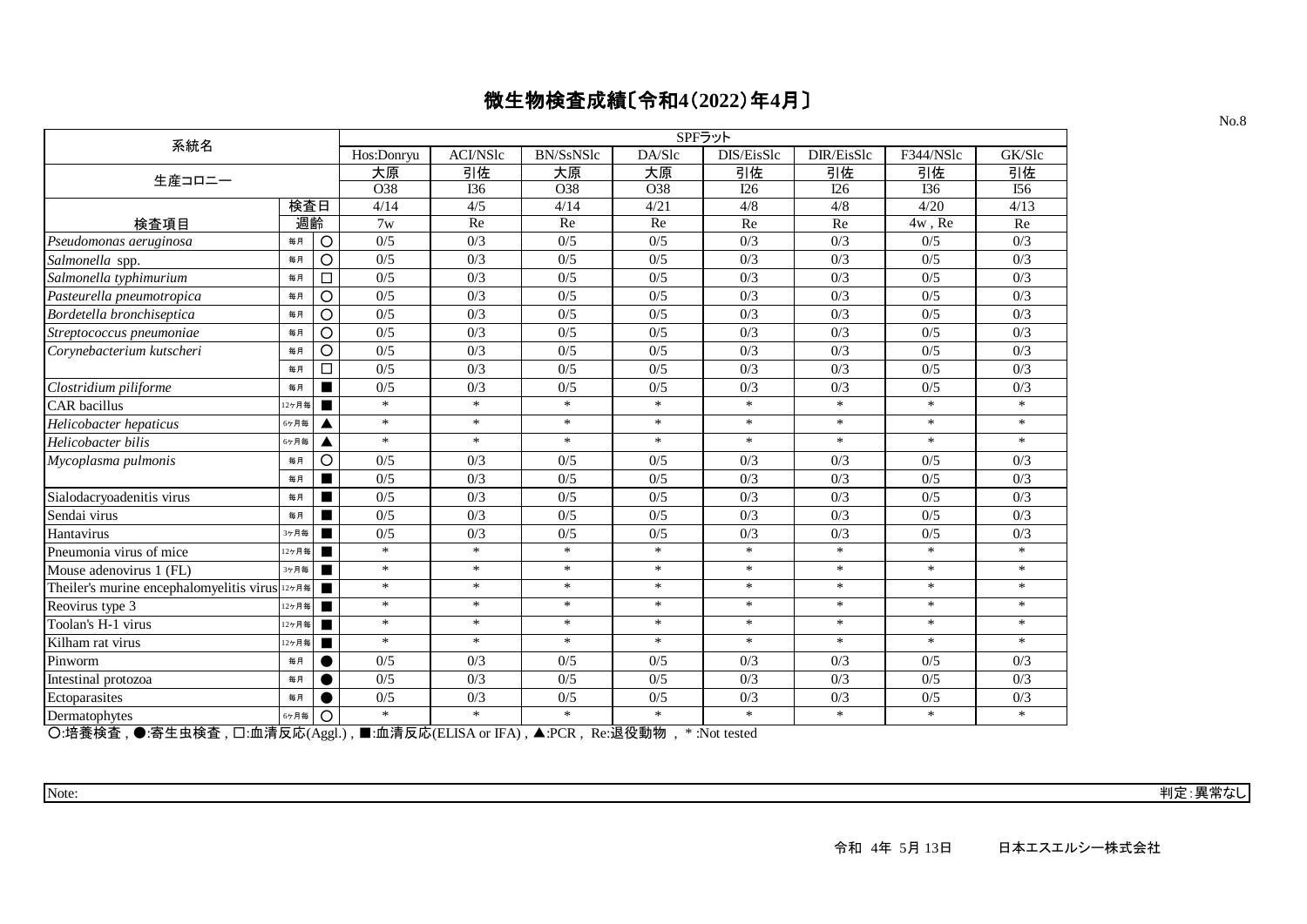| 系統名                                                    |       |                | SPFラット           |            |         |                           |           |             |                  |             |  |  |
|--------------------------------------------------------|-------|----------------|------------------|------------|---------|---------------------------|-----------|-------------|------------------|-------------|--|--|
|                                                        |       |                | HWY/Slc          | LEW/SsNSlc | SHR/Izm | SHR/NDmcr-cp              | SHRSP/Izm | SHRSP5/Dmcr | WKY/Izm          | WKAH/HkmSlc |  |  |
| 生産コロニー                                                 |       |                | 引佐               | 引佐         | 引佐      | 引佐                        | 引佐        | 引佐          | 引佐               | 引佐          |  |  |
|                                                        |       |                | I56              | I36        | I26     | I26                       | I26       | I26         | I26              | I56         |  |  |
|                                                        | 検査日   |                | 4/13             | 4/12, 4/27 | 4/1     | 4/1                       | 4/22      | 4/15        | $\overline{4/8}$ | 4/7         |  |  |
| 検査項目                                                   | 週齡    |                | Re               | Re         | 6w, Re  | Re                        | 6w, Re    | $6w$ , $Re$ | 6w, Re           | Re          |  |  |
| Pseudomonas aeruginosa                                 | 毎月    | $\circ$        | 0/3              | 0/10       | 0/3     | 0/3                       | 0/3       | 0/3         | 0/3              | 0/3         |  |  |
| Salmonella spp.                                        | 毎月    | $\circ$        | 0/3              | 0/10       | 0/3     | 0/3                       | 0/3       | 0/3         | 0/3              | 0/3         |  |  |
| Salmonella typhimurium                                 | 毎月    | □              | 0/3              | 0/10       | 0/3     | 0/3                       | 0/3       | 0/3         | 0/3              | 0/3         |  |  |
| Pasteurella pneumotropica                              | 毎月    | $\circ$        | 0/3              | 0/10       | 0/3     | 0/3                       | 0/3       | 0/3         | 0/3              | 0/3         |  |  |
| Bordetella bronchiseptica                              | 毎月    | $\circ$        | 0/3              | 0/10       | 0/3     | 0/3                       | 0/3       | 0/3         | 0/3              | 0/3         |  |  |
| Streptococcus pneumoniae                               | 毎月    | $\circ$        | 0/3              | 0/10       | 0/3     | 0/3                       | 0/3       | 0/3         | 0/3              | 0/3         |  |  |
| Corynebacterium kutscheri                              | 毎月    | $\circ$        | 0/3              | 0/10       | 0/3     | 0/3                       | 0/3       | 0/3         | 0/3              | 0/3         |  |  |
|                                                        | 毎月    | □              | 0/3              | 0/10       | 0/3     | 0/3                       | 0/3       | 0/3         | 0/3              | 0/3         |  |  |
| Clostridium piliforme                                  | 毎月    | $\blacksquare$ | 0/3              | 0/10       | 0/3     | 0/3                       | 0/3       | 0/3         | 0/3              | 0/3         |  |  |
| <b>CAR</b> bacillus                                    | 12ヶ月毎 |                | $\ast$           | $\ast$     | $\ast$  | $\ast$                    | $\ast$    | $\ast$      | $\ast$           | $\ast$      |  |  |
| Helicobacter hepaticus                                 | 6ヶ月毎  | ▲              | $\ast$           | $\ast$     | $\ast$  | $\ast$                    | $\ast$    | $\ast$      | $\ast$           | $\ast$      |  |  |
| Helicobacter bilis                                     | 6ヶ月毎  | ◢              | $\ast$           | $\ast$     | $\ast$  | $\ast$                    | $\ast$    | $\ast$      | $\ast$           | $\ast$      |  |  |
| Mycoplasma pulmonis                                    | 毎月    | $\circ$        | 0/3              | 0/10       | 0/3     | 0/3                       | 0/3       | 0/3         | 0/3              | 0/3         |  |  |
|                                                        | 毎月    | п              | 0/3              | 0/10       | 0/3     | 0/3                       | 0/3       | 0/3         | 0/3              | 0/3         |  |  |
| Sialodacryoadenitis virus                              | 毎月    | $\blacksquare$ | 0/3              | 0/10       | 0/3     | 0/3                       | 0/3       | 0/3         | 0/3              | 0/3         |  |  |
| Sendai virus                                           | 毎月    |                | 0/3              | 0/10       | 0/3     | 0/3                       | 0/3       | 0/3         | 0/3              | 0/3         |  |  |
| Hantavirus                                             | 3ヶ月毎  | п              | 0/3              | 0/10       | 0/3     | 0/3                       | 0/3       | 0/3         | 0/3              | 0/3         |  |  |
| Pneumonia virus of mice                                | 12ヶ月毎 | $\blacksquare$ | $\ast$           | $\ast$     | $\ast$  | $\ast$                    | $\ast$    | $\ast$      | $\ast$           | $\ast$      |  |  |
| Mouse adenovirus 1 (FL)                                | 3ヶ月毎  | $\blacksquare$ | $\ast$           | $\ast$     | $\ast$  | $\ast$                    | $\ast$    | $\ast$      | $\ast$           | $\ast$      |  |  |
| Theiler's murine encephalomyelitis virus $12\pi\pi\pi$ |       |                | $\ast$           | $\ast$     | $\ast$  | $\ast$                    | $\ast$    | $\ast$      | $\ast$           | $\ast$      |  |  |
| Reovirus type 3                                        | 12ヶ月毎 | $\blacksquare$ | $\ast$           | $\ast$     | $\ast$  | $\ast$                    | $\ast$    | $\ast$      | $\ast$           | $\ast$      |  |  |
| Toolan's H-1 virus                                     | 12ヶ月毎 | $\blacksquare$ | $\ast$           | $\ast$     | $\ast$  | $\ast$                    | $\ast$    | $\ast$      | $\ast$           | $\ast$      |  |  |
| Kilham rat virus                                       | 12ヶ月毎 | ш              | $\ast$           | $\ast$     | $\ast$  | $\ast$                    | $\ast$    | $\ast$      | $\ast$           | $\ast$      |  |  |
| Pinworm                                                | 毎月    |                | 0/3              | 0/10       | 0/3     | 0/3                       | 0/3       | 0/3         | 0/3              | 0/3         |  |  |
| Intestinal protozoa                                    | 毎月    |                | 0/3              | 0/10       | 0/3     | 0/3                       | 0/3       | 0/3         | 0/3              | 0/3         |  |  |
| Ectoparasites                                          | 毎月    |                | 0/3              | 0/10       | 0/3     | 0/3                       | 0/3       | 0/3         | 0/3              | 0/3         |  |  |
| Dermatophytes<br>ᅐᅠᅠᆭᆇᄿᆂ                               | 6ヶ月毎  | $\circ$        | $\ast$<br>++-+-- | $\ast$     | $\ast$  | $\ast$<br>$5 - 25.4 + 44$ | $\ast$    | $\ast$      | $\ast$           | $\ast$      |  |  |

○:培養検査 , ●:寄生虫検査 , □:血清反応(Aggl.) , ■:血清反応(ELISA or IFA) , ▲:PCR , Re:退役動物 , \* :Not tested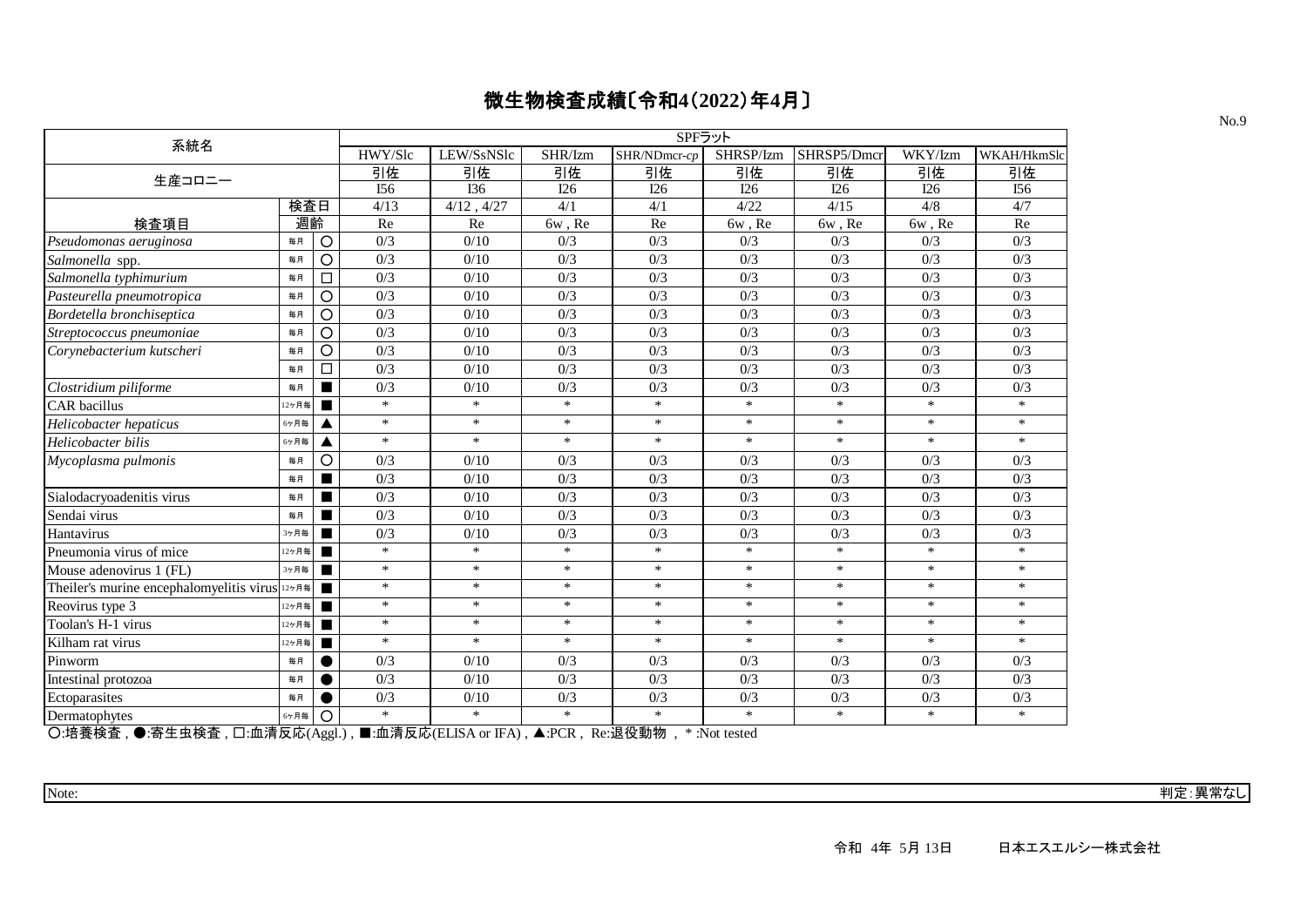| 系統名                                      |       |                |                          | SPFラット          |
|------------------------------------------|-------|----------------|--------------------------|-----------------|
|                                          |       |                | F344/NSlc-Tg (gpt delta) | SD-Tg(CAG-EGFP) |
| 生産コロニー                                   |       |                | 大原                       | 大原              |
|                                          |       |                | O <sub>2</sub>           | O <sub>2</sub>  |
|                                          | 検査日   |                | 4/7                      | 4/13            |
| 検査項目                                     | 週齡    |                | $10w$ , Re               | $10w$ , Re      |
| Pseudomonas aeruginosa                   | 毎月    | Ο              | 0/3                      | 0/5             |
| Salmonella spp.                          | 每月    | O              | 0/3                      | 0/5             |
| Salmonella typhimurium                   | 每月    | П              | 0/3                      | 0/5             |
| Pasteurella pneumotropica                | 每月    | O              | 0/3                      | 0/5             |
| Bordetella bronchiseptica                | 毎月    | O              | 0/3                      | 0/5             |
| Streptococcus pneumoniae                 | 毎月    | O              | 0/3                      | 0/5             |
| Corynebacterium kutscheri                | 毎月    | Ω              | 0/3                      | 0/5             |
|                                          | 毎月    | П              | 0/3                      | 0/5             |
| Clostridium piliforme                    | 毎月    |                | 0/3                      | 0/5             |
| <b>CAR</b> bacillus                      | 12ヶ月毎 |                | 0/3                      | 0/5             |
| Helicobacter hepaticus                   | 6ヶ月毎  |                | $\ast$                   | $\ast$          |
| Helicobacter bilis                       | 6ヶ月毎  |                | $\ast$                   | $\ast$          |
| Mycoplasma pulmonis                      | 毎月    | Ω              | 0/3                      | 0/5             |
|                                          | 毎月    |                | 0/3                      | 0/5             |
| Sialodacryoadenitis virus                | 毎月    |                | 0/3                      | 0/5             |
| Sendai virus                             | 毎月    |                | 0/3                      | 0/5             |
| Hantavirus                               | 3ヶ月毎  | $\blacksquare$ | 0/3                      | 0/5             |
| Pneumonia virus of mice                  | 12ヶ月毎 |                | *                        | *               |
| Mouse adenovirus 1 (FL)                  | 3ヶ月毎  |                | *                        | $\ast$          |
| Theiler's murine encephalomyelitis virus | 12ヶ月毎 | ٠              | *                        | *               |
| Reovirus type 3                          | 12ヶ月毎 |                | *                        | *               |
| Toolan's H-1 virus                       | 12ヶ月毎 |                | *                        | *               |
| Kilham rat virus                         | 12ヶ月毎 |                | $\ast$                   | $\ast$          |
| Pinworm                                  | 毎月    |                | 0/3                      | 0/5             |
| Intestinal protozoa                      | 毎月    |                | 0/3                      | 0/5             |
| Ectoparasites                            | 毎月    |                | 0/3                      | 0/5             |
| Dermatophytes                            | 6ヶ月毎  | Ω              | *                        | *               |

○:培養検査 , ●:寄生虫検査 , □:血清反応(Aggl.) , ■:血清反応(ELISA or IFA) , ▲:PCR , Re:退役動物 , \* :Not tested

Note: 判定:異常なし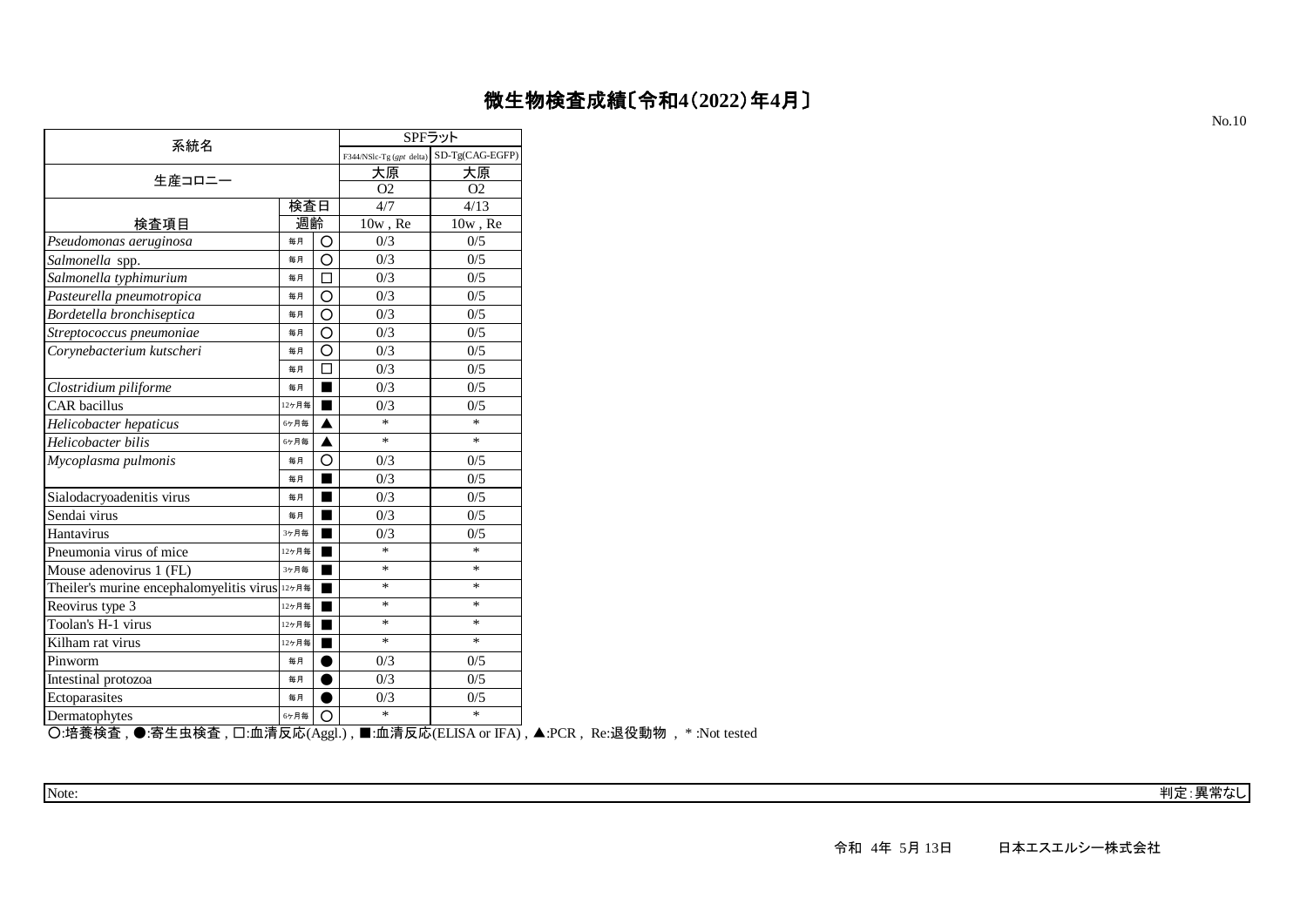| 系統名                                |       |   |                | SPFハムスター       | 系統名                                           |     | SPFスナ    |
|------------------------------------|-------|---|----------------|----------------|-----------------------------------------------|-----|----------|
|                                    |       |   | Slc:Syrian     | $J2N-k$        |                                               |     | MON/Jms/ |
| 生産コロニー                             |       |   | 大原             | 大原             | 生産コロニー                                        |     |          |
|                                    |       |   | O7             | O <sub>7</sub> |                                               |     |          |
|                                    | 検査日   |   | $4/5$ , $4/19$ | 4/12           |                                               | 検査日 |          |
| 検査項目                               | 週齡    |   | 6w, Re         | Re             | 検査項目                                          | 週齡  |          |
| Pseudomonas aeruginosa             | 毎月    | O | 0/10           | 0/3            | Pseudomonas aeruginosa<br>毎月                  | O   |          |
| Salmonella spp.                    | 毎月    | О | 0/10           | 0/3            | Salmonella spp.<br>毎月                         |     | Ω        |
| Salmonella typhimurium             | 毎月    | ❏ | 0/10           | 0/3            | Salmonella typhimurium<br>毎月                  |     |          |
| Pasteurella pneumotropica          | 毎月    | O | 0/10           | 0/3            | Pasteurella pneumotropica<br>毎月               | O   |          |
| Bordetella bronchiseptica          | 毎月    | O | 0/10           | 0/3            | Bordetella bronchiseptica<br>毎月               | О   |          |
| Streptococcus pneumoniae           | 毎月    | O | 0/10           | 0/3            | Corynebacterium kutscheri<br>毎月               | O   |          |
| Corynebacterium kutscheri          | 毎月    | О | 0/10           | 0/3            | 毎月                                            |     |          |
|                                    | 毎月    | ⊡ | 0/10           | 0/3            | Clostridium piliforme<br>毎月                   |     |          |
| Yersinia pseudotuberculosis        | 3ヶ月毎  | O | 0/10           | 0/3            | Helicobacter hepaticus<br>6ヶ月毎                |     |          |
| Clostridium piliforme              | 毎月    |   | 0/10           | 0/3            | Helicobacter bilis<br>6ヶ月毎                    |     |          |
| Mycoplasma pulmonis                | 毎月    | О | 0/10           | 0/3            | Mycoplasma pulmonis<br>毎月                     |     | О        |
|                                    | 毎月    |   | 0/10           | 0/3            | 毎月                                            |     |          |
| Sendai virus                       | 毎月    |   | 0/10           | 0/3            | Sendai virus<br>毎月                            |     |          |
| Hantavirus                         | 3ヶ月毎  | ■ | 0/10           | 0/3            | Pinworm<br>毎月                                 |     |          |
| Pneumonia virus of mice            | 12ヶ月毎 |   | $\ast$         | $\ast$         | Intestinal protozoa<br>毎月                     |     |          |
| Lymphocytic choriomeningitis virus | 3ヶ月毎  |   | 0/10           | 0/3            | Ectoparasites<br>毎月                           |     |          |
| Eimeria caviae                     | 毎月    |   | 0/10           | 0/3            | ○:培養検査, ●:寄生虫検査, 口:血清反応(Aggl.),               |     |          |
| Pinworm                            | 毎月    |   | 0/10           | 0/3            | ■:血清反応(ELISA or IFA) , ▲:PCR , Re:退役動物 , * :N |     |          |
| Intestinal protozoa                | 毎月    |   | 0/10           | 0/3            |                                               |     |          |
| Ectoparasites                      | 毎月    |   | 0/10           | 0/3            |                                               |     |          |

|     |   |                | SPFハムスター       |
|-----|---|----------------|----------------|
|     |   | Slc:Syrian     | $J2N-k$        |
|     |   | 大原             | 大原             |
|     |   | O <sub>7</sub> | O <sub>7</sub> |
| 検査日 |   | $4/5$ , $4/19$ | 4/12           |
| 週齡  |   | 6w, Re         | Re             |
| 毎月  | O | 0/10           | 0/3            |
| 毎月  | O | 0/10           | 0/3            |
| 毎月  | П | 0/10           | 0/3            |
| 毎月  | O | 0/10           | 0/3            |
| 毎月  | O | 0/10           | 0/3            |
| 毎月  | Ω | 0/10           | 0/3            |
| 毎月  | O | 0/10           | 0/3            |
| 毎月  | □ | 0/10           | 0/3            |
| ヶ月毎 | O | 0/10           | 0/3            |
| 毎月  |   | 0/10           | 0/3            |
| 毎月  | O | 0/10           | 0/3            |
| 毎月  |   | 0/10           | 0/3            |
| 毎月  |   | 0/10           | 0/3            |
| ヶ月毎 |   | 0/10           | 0/3            |
| ヶ月毎 |   | $\ast$         | *              |
| 7月毎 |   | 0/10           | 0/3            |
| 毎日  |   | 0/10           | 0/3            |

■:血清反応(ELISA or IFA), ▲:PCR, Re:退役動物, \*:Not tested

 $\overline{O}$ :培養検査,  $\bullet$ :寄生虫検査,  $\square$ :血清反応 $(Aggl.)$ ,

■:血清反応(ELISA or IFA) , Re:退役動物 , \* :Not tested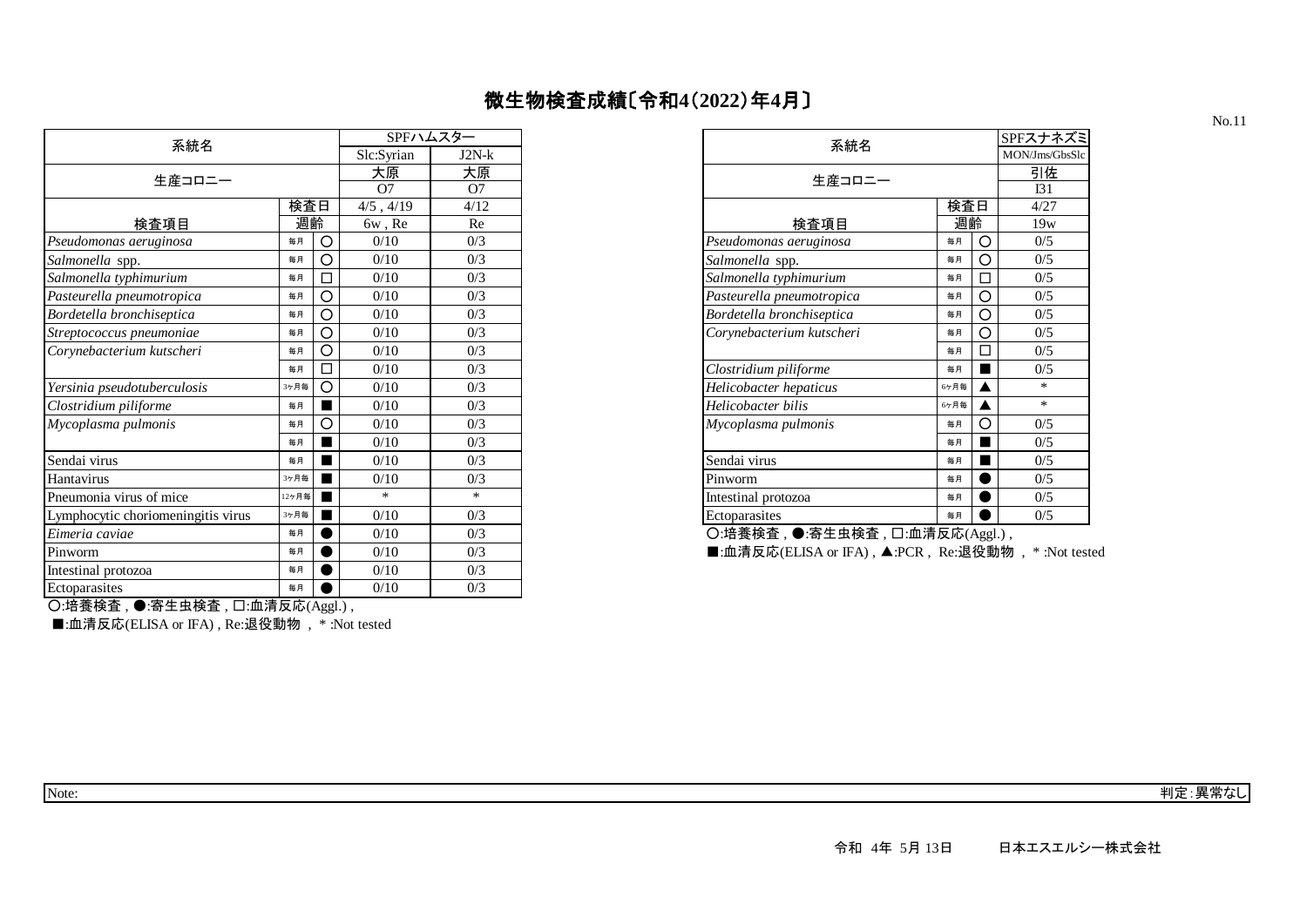| 系統名                         |      |   |                 | SPFモルモット        |  |
|-----------------------------|------|---|-----------------|-----------------|--|
|                             |      |   | Slc:Hartley     |                 |  |
| 生産コロニー                      |      |   | 中伊豆             | 中伊豆             |  |
|                             |      |   | N <sub>12</sub> | N <sub>14</sub> |  |
| 検査日                         |      |   | $4/8$ , $4/22$  | $4/5$ , $4/19$  |  |
| 検査項目                        | 週齡   |   | $4w$ , Re       | $4w$ , Re       |  |
| Pseudomonas aeruginosa      | 毎月   | С | 0/20            | 0/20            |  |
| Salmonella spp.             | 毎月   | Ω | 0/20            | 0/20            |  |
| Salmonella typhimurium      | 毎月   |   | 0/20            | 0/20            |  |
| Pasteurella pneumotropica   | 毎月   | O | 0/20            | 0/20            |  |
| Bordetella bronchiseptica   | 毎月   | O | 0/20            | 0/20            |  |
|                             | 毎月   |   | 0/20            | 0/20            |  |
| Streptococcus zooepidemicus | 毎月   | O | 0/20            | 0/20            |  |
| Streptococcus pneumoniae    | 毎月   | ∩ | 0/20            | 0/20            |  |
| Yersinia pseudotuberculosis | 3ヶ月毎 | Ω | 0/20            | 0/20            |  |
| Clostridium piliforme       | 毎月   |   | 0/20            | 0/20            |  |
| Mycoplasma pulmonis         | 毎月   | O | 0/20            | 0/20            |  |
|                             | 毎月   |   | 0/20            | 0/20            |  |
| Sendai virus                | 毎月   |   | 0/20            | 0/20            |  |
| Eimeria caviae              | 毎月   |   | 0/20            | 0/20            |  |
| Ectoparasites               | 毎月   |   | 0/20            | 0/20            |  |
|                             |      |   |                 |                 |  |

| 系統名                             |      |         | SPFモルモット        |                |  |
|---------------------------------|------|---------|-----------------|----------------|--|
|                                 |      |         | Slc:Hartley     |                |  |
| 生産コロニー                          |      |         | 中伊豆             | 中伊豆            |  |
|                                 |      |         | N <sub>12</sub> | N14            |  |
|                                 | 検査日  |         | $4/8$ , $4/22$  | $4/5$ , $4/19$ |  |
| 検査項目                            | 週齡   |         | $4w$ , Re       | 4w, Re         |  |
| Pseudomonas aeruginosa          | 毎月   | $\circ$ | 0/20            | 0/20           |  |
| Salmonella spp.                 | 毎月   | O       | 0/20            | 0/20           |  |
| Salmonella typhimurium          | 毎月   | $\Box$  | 0/20            | 0/20           |  |
| Pasteurella pneumotropica       | 毎月   | O       | 0/20            | 0/20           |  |
| Bordetella bronchiseptica<br>毎月 |      | $\circ$ | 0/20            | 0/20           |  |
|                                 | 毎月   | $\Box$  | 0/20            | 0/20           |  |
| Streptococcus zooepidemicus     | 毎月   | O       | 0/20            | 0/20           |  |
| Streptococcus pneumoniae<br>毎月  |      | O       | 0/20            | 0/20           |  |
| Yersinia pseudotuberculosis     | 3ヶ月毎 | $\circ$ | 0/20            | 0/20           |  |
| Clostridium piliforme           | 毎月   |         | 0/20            | 0/20           |  |
| Mycoplasma pulmonis             | 毎月   | O       | 0/20            | 0/20           |  |

 $\overline{O}$ :培養検査 , ●:寄生虫検査 ,  $\Box$ :血清反応(Aggl.) , ■:血清反応(ELISA or IFA) , Re:退役動物

 $\overline{O}$ :培養検査 , ●:寄生虫検査 ,  $\Box$ :血清反応(Aggl.) , ■:血清反応(ELISA or IFA) ,

Re:退役動物 , \* :Not tested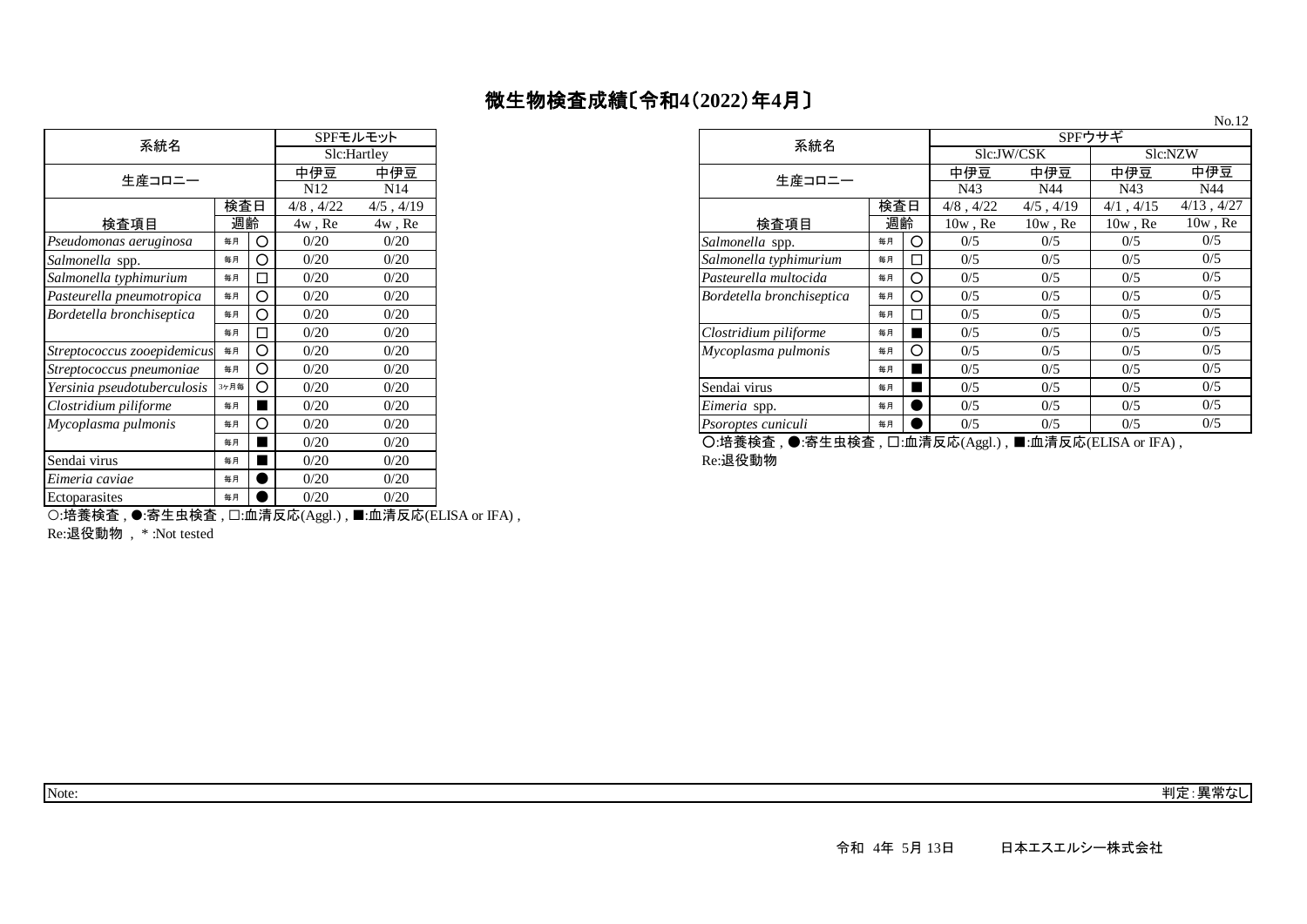| 系統名                                      | SPFマウス |   |            |            |  |  |  |
|------------------------------------------|--------|---|------------|------------|--|--|--|
|                                          |        |   | $Hos:HR-1$ | $Hos:HR-1$ |  |  |  |
| 生産コロニー                                   |        |   | 星野試験動物飼育所  | 星野試験動物飼育所  |  |  |  |
|                                          |        |   | B棟<br>4/6  | C棟<br>4/13 |  |  |  |
|                                          | 検査日    |   |            |            |  |  |  |
| 検査項目                                     | 週齡     |   | Re         | Re         |  |  |  |
| Pseudomonas aeruginosa                   | 每月     | O | 0/4        | 0/4        |  |  |  |
| Citrobacter rodentium                    | 毎月     | O | 0/4        | 0/4        |  |  |  |
| Salmonella spp.                          | 毎月     | O | 0/4        | 0/4        |  |  |  |
| Salmonella typhimurium                   | 毎月     | П | 0/4        | 0/4        |  |  |  |
| Pasteurella pneumotropica                | 毎月     | O | 0/4        | 0/4        |  |  |  |
| Corynebacterium kutscheri                | 每月     | O | 0/4        | 0/4        |  |  |  |
|                                          | 毎月     |   | 0/4        | 0/4        |  |  |  |
| Clostridium piliforme                    | 每月     | ٠ | 0/4        | 0/4        |  |  |  |
| <b>CAR</b> bacillus                      | 12ヶ月毎  | ■ | $\ast$     | $\ast$     |  |  |  |
| Helicobacter hepaticus                   | 3ヶ月毎   | ▲ | 0/4        | 0/4        |  |  |  |
| Helicobacter bilis                       | 3ヶ月毎   | ▲ | 0/4        | 0/4        |  |  |  |
| Mycoplasma pulmonis                      | 毎月     | O | 0/4        | 0/4        |  |  |  |
|                                          | 毎月     |   | 0/4        | 0/4        |  |  |  |
| Mouse hepatitis virus                    | 每月     |   | 0/4        | 0/4        |  |  |  |
| Sendai virus                             | 毎月     |   | 0/4        | 0/4        |  |  |  |
| Pneumonia virus of mice                  | 12ヶ月毎  |   | $\ast$     | $\ast$     |  |  |  |
| Lymphocytic choriomeningitis virus       | 3ヶ月毎   |   | 0/4        | 0/4        |  |  |  |
| Mouse adenovirus 1 (FL)                  | 3ヶ月毎   | ▅ | $\ast$     | *          |  |  |  |
| Ectromelia virus                         | 3ヶ月毎   |   | $\ast$     | *          |  |  |  |
| Murine norovirus                         | 12ヶ月毎  | ▲ | $\ast$     | *          |  |  |  |
| Minute virus of mice                     | 12ヶ月毎  | ▅ | $\ast$     | *          |  |  |  |
| Epizootic diarrhea of infant mice virus  | 12ヶ月毎  | ■ | *          | $\ast$     |  |  |  |
| Theiler's murine encephalomyelitis virus | 12ヶ月毎  | ▅ | ∗          | *          |  |  |  |
| Reovirus type 3                          | 12ヶ月毎  |   | $\ast$     | *          |  |  |  |
| Pinworm                                  | 每月     |   | 0/4        | 0/4        |  |  |  |
| Intestinal protozoa                      | 毎月     |   | 0/4        | 0/4        |  |  |  |
| Ectoparasites                            | 毎月     |   | 0/4        | 0/4        |  |  |  |
| Dermatophytes                            | 6ヶ月毎   | ∩ | $\ast$     | *          |  |  |  |

| 系統名                                      |       |                | SPFマウス     |           | 系統名                                      |       |                | SPFラット         |           |           |           |
|------------------------------------------|-------|----------------|------------|-----------|------------------------------------------|-------|----------------|----------------|-----------|-----------|-----------|
|                                          |       |                | $Hos:HR-1$ | Hos:HR-1  |                                          |       |                |                |           |           | Hos:LETO  |
| 生産コロニー                                   |       |                | 星野試験動物飼育所  | 星野試験動物飼育所 | 生産コロニー                                   |       |                | 星野試験動物飼育<br>C棟 | 星野試験動物飼育所 | 星野試験動物飼育所 | 星野試験動物飼育所 |
|                                          |       |                | B棟         | C棟        |                                          |       |                |                | C棟        | C棟        | C棟        |
| 検査日                                      |       |                | 4/6        | 4/13      |                                          | 検査日   |                | 4/13           | 4/13      | 4/13      | 4/13      |
| 検査項目                                     | 週齡    |                | Re         | Re        | 検査項目                                     | 週齡    |                | Re             | Re        | Re        | Re        |
| Pseudomonas aeruginosa                   | 毎月    | $\bigcirc$     | 0/4        | 0/4       | Pseudomonas aeruginosa                   | 毎月    | $\circ$        | 0/3            | 0/2       | 0/3       | 0/2       |
| Citrobacter rodentium                    | 毎月    | $\circ$        | 0/4        | 0/4       | Salmonella spp.                          | 毎月    | $\circ$        | 0/3            | 0/2       | 0/3       | 0/2       |
| Salmonella spp.                          | 毎月    | O              | 0/4        | 0/4       | Salmonella typhimurium                   | 毎月    | □              | 0/3            | 0/2       | 0/3       | 0/2       |
| Salmonella typhimurium                   | 毎月    | □              | 0/4        | 0/4       | Pasteurella pneumotropica                | 毎月    | O              | 0/3            | 0/2       | 0/3       | 0/2       |
| Pasteurella pneumotropica                | 毎月    | O              | 0/4        | 0/4       | Bordetella bronchiseptica                | 毎月    | O              | 0/3            | 0/2       | 0/3       | 0/2       |
| Corynebacterium kutscheri                | 毎月    | O              | 0/4        | 0/4       | Streptococcus pneumoniae                 | 毎月    | $\circ$        | 0/3            | 0/2       | 0/3       | 0/2       |
|                                          | 毎月    | $\Box$         | 0/4        | 0/4       | Corynebacterium kutscheri                | 毎月    | O              | 0/3            | 0/2       | 0/3       | 0/2       |
| Clostridium piliforme                    | 毎月    | $\blacksquare$ | 0/4        | 0/4       |                                          | 毎月    | □              | 0/3            | 0/2       | 0/3       | 0/2       |
| CAR bacillus                             | 12ヶ月毎 | $\blacksquare$ | $\ast$     | $\ast$    | Clostridium piliforme                    | 毎月    | $\blacksquare$ | 0/3            | 0/2       | 0/3       | 0/2       |
| Helicobacter hepaticus                   | 3ヶ月毎  | ▲              | 0/4        | 0/4       | <b>CAR</b> bacillus                      | 12ヶ月毎 | $\blacksquare$ | 0/3            | 0/2       | 0/3       | 0/2       |
| Helicobacter bilis                       | 3ヶ月毎  |                | 0/4        | 0/4       | Helicobacter hepaticus                   | 6ヶ月毎  |                | $\ast$         | $\ast$    | $\ast$    | $\ast$    |
| Mycoplasma pulmonis                      | 毎月    | O              | 0/4        | 0/4       | Helicobacter bilis                       | 6ヶ月毎  |                | $\ast$         | $\ast$    | $\ast$    | $\ast$    |
|                                          | 毎月    | $\blacksquare$ | 0/4        | 0/4       | Mycoplasma pulmonis                      | 毎月    | $\circ$        | 0/3            | 0/2       | 0/3       | 0/2       |
| Mouse hepatitis virus                    | 毎月    | $\blacksquare$ | 0/4        | 0/4       |                                          | 毎月    | П              | 0/3            | 0/2       | 0/3       | 0/2       |
| Sendai virus                             | 毎月    | ■              | 0/4        | 0/4       | Sialodacryoadenitis virus                | 毎月    |                | 0/3            | 0/2       | 0/3       | 0/2       |
| Pneumonia virus of mice                  | 12ヶ月毎 | $\blacksquare$ | $\ast$     | $\ast$    | Sendai virus                             | 毎月    | ■              | 0/3            | 0/2       | 0/3       | 0/2       |
| Lymphocytic choriomeningitis virus       | 3ヶ月毎  | $\blacksquare$ | 0/4        | 0/4       | Hantavirus                               | 3ヶ月毎  | ■              | 0/3            | 0/2       | 0/3       | 0/2       |
| Mouse adenovirus 1 (FL)                  | 3ヶ月毎  | п              | $\ast$     | *         | Pneumonia virus of mice                  | 12ヶ月毎 |                | $\ast$         | $\ast$    | $\ast$    | $\ast$    |
| Ectromelia virus                         | 3ヶ月毎  | $\blacksquare$ | $\ast$     | $\ast$    | Mouse adenovirus 1 (FL)                  | 3ヶ月毎  |                | $\ast$         | $\ast$    | $\ast$    | $\ast$    |
| Murine norovirus                         | 12ヶ月毎 | ▲              | $\ast$     | $\ast$    | Theiler's murine encephalomyelitis virus | 12ヶ月毎 | ■              | *              | $\ast$    | $\ast$    | $\ast$    |
| Minute virus of mice                     | 12ヶ月毎 | $\blacksquare$ | $\ast$     | $\ast$    | Reovirus type 3                          | 12ヶ月毎 |                | $\ast$         | $\ast$    | $\ast$    | $\ast$    |
| Epizootic diarrhea of infant mice virus  | 12ヶ月毎 | $\blacksquare$ | $\ast$     | *         | Toolan's H-1 virus                       | 12ヶ月毎 |                | $\ast$         | $\ast$    | $\ast$    | $\ast$    |
| Theiler's murine encephalomyelitis virus | 12ヶ月毎 | $\blacksquare$ | $\ast$     | $\ast$    | Kilham rat virus                         | 12ヶ月毎 |                | *              | $\ast$    | $\ast$    | $\ast$    |
| Reovirus type 3                          | 12ヶ月毎 | $\blacksquare$ | $\ast$     | $\ast$    | Pinworm                                  | 毎月    |                | 0/3            | 0/2       | 0/3       | 0/2       |
| Pinworm                                  | 毎月    | $\bullet$      | 0/4        | 0/4       | Intestinal protozoa                      | 毎月    |                | 0/3            | 0/2       | 0/3       | 0/2       |
| Intestinal protozoa                      | 毎月    |                | 0/4        | 0/4       | Ectoparasites                            | 毎月    |                | 0/3            | 0/2       | 0/3       | 0/2       |
| Ectoparasites                            | 毎月    |                | 0/4        | 0/4       | Dermatophytes                            | 6ヶ月毎  | O              | $\ast$         | $\ast$    | $\ast$    | $\ast$    |
|                                          |       |                |            |           |                                          |       |                |                |           |           |           |

○:培養検査 , ●:寄生虫検査 , □:血清反応(Aggl.) , ■:血清反応(ELISA or IFA) , ▲:PCR , Re:退役動物 , \* :Not tested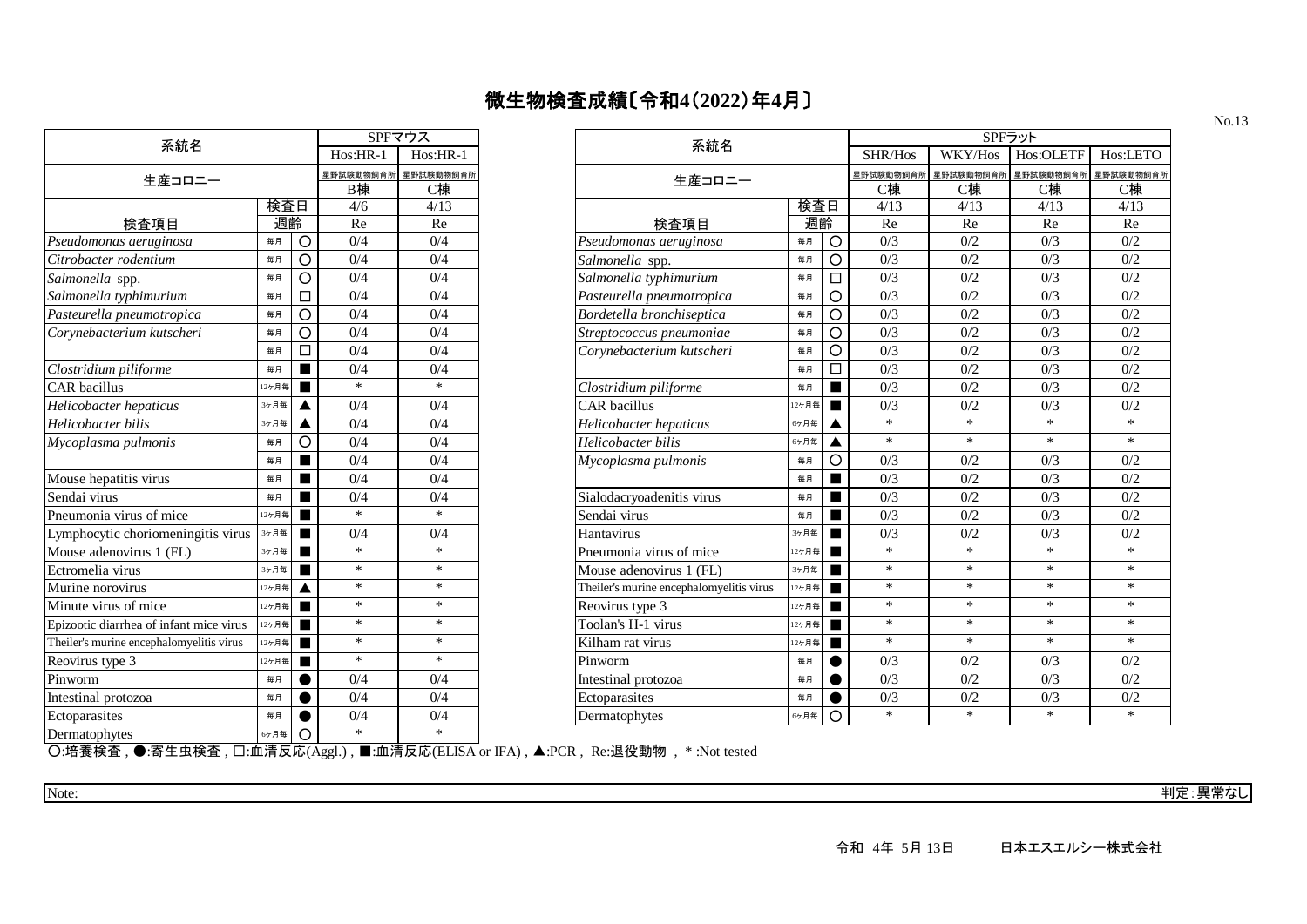| 系統名                                      |       |                    | SPFマウス                                |                |                                                |                                         |  |  |
|------------------------------------------|-------|--------------------|---------------------------------------|----------------|------------------------------------------------|-----------------------------------------|--|--|
|                                          |       |                    | $C57BLKS/Mar-m +/+Lepr$ <sup>db</sup> | <b>IVCS</b>    | <b>TSOD</b>                                    | <b>TSNO</b>                             |  |  |
| 生産コロニー                                   |       |                    | 動物繁殖研究所                               | 動物繁殖研究所        | 動物繁殖研究所                                        | 動物繁殖研究所                                 |  |  |
|                                          |       |                    | 102                                   | 102            | 102                                            | 102                                     |  |  |
|                                          | 検査日   | 4/5                | 4/12                                  | 4/19           | 4/26                                           |                                         |  |  |
| 検査項目                                     | 週齡    |                    | 9 <sub>W</sub>                        | 9 <sub>W</sub> | 9 <sub>W</sub>                                 | 10w                                     |  |  |
| Pseudomonas aeruginosa                   | 毎月    | O                  | 0/5                                   | 0/3            | 0/5                                            | 0/3                                     |  |  |
| Citrobacter rodentium                    | 毎月    | $\overline{\circ}$ | 0/5                                   | 0/3            | 0/5                                            | 0/3                                     |  |  |
| Salmonella spp.                          | 每月    | $\circ$            | 0/5                                   | 0/3            | 0/5                                            | 0/3                                     |  |  |
| Salmonella typhimurium                   | 每月    | □                  | 0/5                                   | 0/3            | 0/5                                            | 0/3                                     |  |  |
| Pasteurella pneumotropica                | 每月    | $\circ$            | 0/5                                   | 0/3            | 0/5                                            | 0/3                                     |  |  |
| Corynebacterium kutscheri                | 毎月    | O                  | 0/5                                   | 0/3            | 0/5                                            | 0/3                                     |  |  |
|                                          | 毎月    | П                  | 0/5                                   | 0/3            | 0/5                                            | 0/3                                     |  |  |
| Clostridium piliforme                    | 毎月    | ٠                  | 0/5                                   | 0/3            | 0/5                                            | 0/3                                     |  |  |
| CAR bacillus                             | 12ヶ月毎 |                    | $\ast$                                | $\ast$         | $\ast$                                         | $\ast$                                  |  |  |
| Helicobacter hepaticus                   | 3ヶ月毎  |                    | 0/5                                   | 0/3            | 0/5                                            | 0/3                                     |  |  |
| Helicobacter bilis                       | 3ヶ月毎  |                    | 0/5                                   | 0/3            | 0/5                                            | 0/3                                     |  |  |
| Mycoplasma pulmonis                      | 毎月    | O                  | 0/5                                   | 0/3            | 0/5                                            | 0/3                                     |  |  |
|                                          | 毎月    |                    | 0/5                                   | 0/3            | 0/5                                            | 0/3                                     |  |  |
| Mouse hepatitis virus                    | 毎月    |                    | 0/5                                   | 0/3            | 0/5                                            | 0/3                                     |  |  |
| Sendai virus                             | 毎月    |                    | 0/5                                   | 0/3            | 0/5                                            | 0/3                                     |  |  |
| Pneumonia virus of mice                  | 12ヶ月毎 | ■                  | $\ast$                                | $\ast$         | $\ast$                                         | $\ast$                                  |  |  |
| Lymphocytic choriomeningitis virus       | 3ヶ月毎  |                    | 0/5                                   | 0/3            | 0/5                                            | 0/3                                     |  |  |
| Mouse adenovirus 1 (FL)                  | 3ヶ月毎  |                    | $\ast$                                | $\ast$         | $\ast$                                         | $\ast$                                  |  |  |
| Ectromelia virus                         | 3ヶ月毎  |                    | $\ast$                                | $\ast$         | $\ast$                                         | $\ast$                                  |  |  |
| Murine norovirus                         | 12ヶ月毎 |                    | $\ast$                                | *              | $\ast$                                         | $\ast$                                  |  |  |
| Minute virus of mice                     | 12ヶ月毎 |                    | $\ast$                                | $\ast$         | $\ast$                                         | $\ast$                                  |  |  |
| Epizootic diarrhea of infant mice virus  | 12ヶ月毎 |                    | $\ast$                                | $\ast$         | $\ast$                                         | $\ast$                                  |  |  |
| Theiler's murine encephalomyelitis virus | 12ヶ月毎 |                    | $\ast$                                | $\ast$         | $\ast$                                         | $\ast$                                  |  |  |
| Reovirus type 3                          | 12ヶ月毎 |                    | $\ast$                                | $\ast$         | $\ast$                                         | $\ast$                                  |  |  |
| Pinworm                                  | 毎月    |                    | 0/5                                   | 0/3            | 0/5                                            | 0/3                                     |  |  |
| Intestinal protozoa                      | 毎月    |                    | 0/5                                   | 0/3            | 0/5                                            | 0/3                                     |  |  |
| Ectoparasites                            | 每月    |                    | 0/5                                   | 0/3            | 0/5                                            | 0/3                                     |  |  |
| Dermatophytes                            | 6ヶ月毎  | Ō                  | $\ast$                                | $\ast$         | $\ast$                                         | $\ast$                                  |  |  |
| ○ 拉美怜木<br>▲宋庄市玲木 口.而注口広(4--1)            |       |                    | ■.而注口広/PLICA 。 IEA)                   |                | $A.$ DCD $D.$ 'E $\sqrt[n]{B}$ at $M_{\rm BH}$ | $\mathbf{A}$ . Network and $\mathbf{A}$ |  |  |

○:培養検査 , ●:寄生虫検査 , □:血清反応(Aggl.) , ■:血清反応(ELISA or IFA) , ▲:PCR , Re:退役動物 , \* :Not tested

Note: 判定:異常なし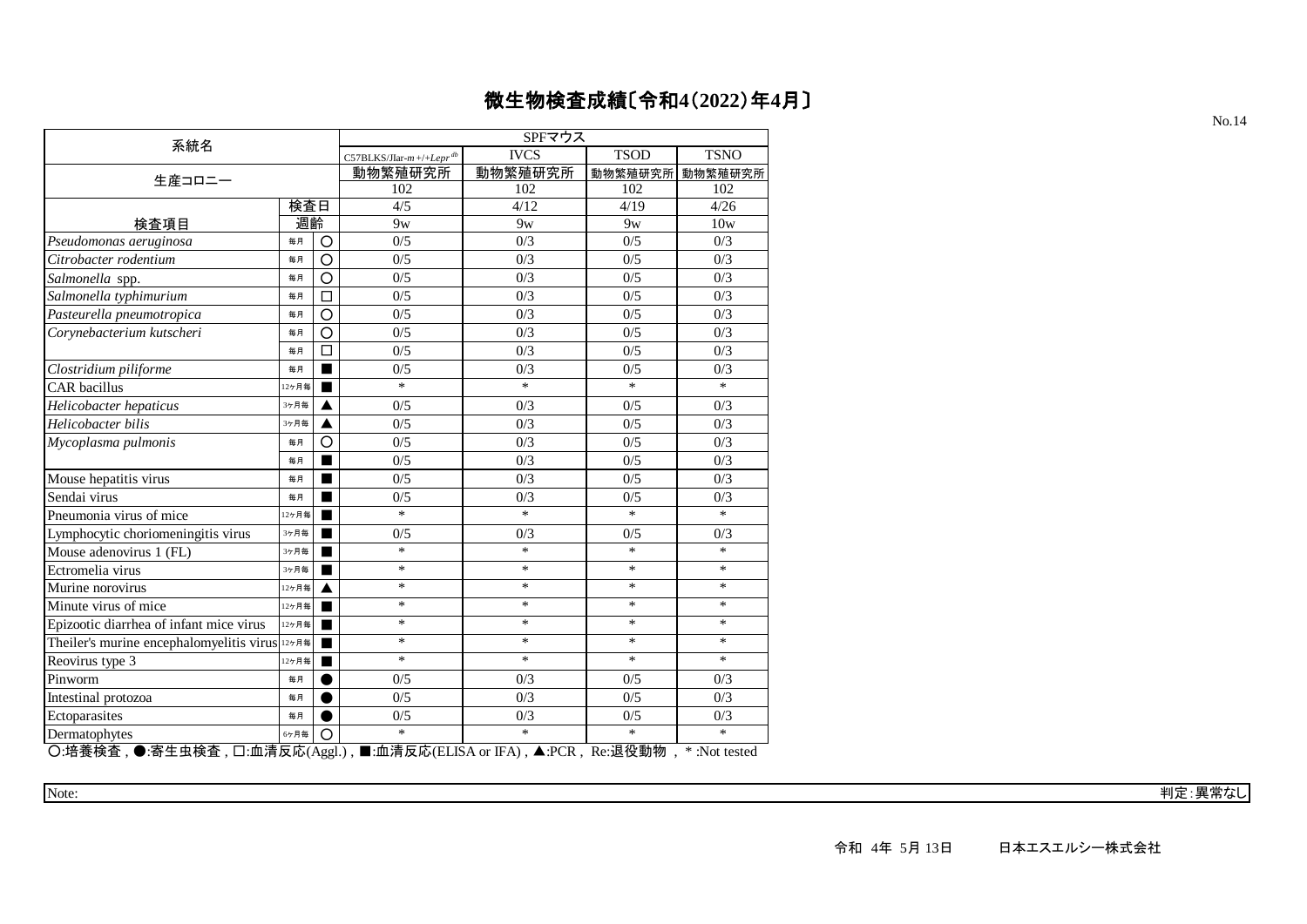| 系統名                                      | SPFラット         |            |         |                                    |  |  |
|------------------------------------------|----------------|------------|---------|------------------------------------|--|--|
|                                          |                |            |         | Iar:Long-Evans Iar:Wistar-Imamichi |  |  |
| 生産コロニー                                   |                |            | 動物繁殖研究所 | 動物繁殖研究所                            |  |  |
|                                          | 検査日            |            | 103     | 103                                |  |  |
|                                          | $4/5$ , $4/19$ | 4/12, 4/26 |         |                                    |  |  |
| 検査項目                                     | 週齡             |            | 6w, Re  | 6w, Re                             |  |  |
| Pseudomonas aeruginosa                   | 每月             | O          | 0/20    | 0/20                               |  |  |
| Salmonella spp.                          | 毎月             | O          | 0/20    | 0/20                               |  |  |
| Salmonella typhimurium                   | 毎月             | $\Box$     | 0/20    | 0/20                               |  |  |
| Pasteurella pneumotropica                | 毎月             | O          | 0/20    | 0/20                               |  |  |
| Bordetella bronchiseptica                | 毎月             | O          | 0/20    | 0/20                               |  |  |
| Streptococcus pneumoniae                 | 毎月             | Ω          | 0/20    | 0/20                               |  |  |
| Corynebacterium kutscheri                | 毎月             | Ω          | 0/20    | 0/20                               |  |  |
|                                          | 毎月             | П          | 0/20    | 0/20                               |  |  |
| Clostridium piliforme                    | 毎月             |            | 0/20    | 0/20                               |  |  |
| <b>CAR</b> bacillus                      | 12ヶ月毎          |            | *       | $\ast$                             |  |  |
| Helicobacter hepaticus                   | 6ヶ月毎           | ▲          | $\ast$  | *                                  |  |  |
| Helicobacter bilis                       | 6ヶ月毎           | ▲          | $\ast$  | $\ast$                             |  |  |
| Mycoplasma pulmonis                      | 每月             | Ω          | 0/20    | 0/20                               |  |  |
|                                          | 每月             |            | 0/20    | 0/20                               |  |  |
| Sialodacryoadenitis virus                | 毎月             |            | 0/20    | 0/20                               |  |  |
| Sendai virus                             | 毎月             | ٠          | 0/20    | 0/20                               |  |  |
| Hantavirus                               | 3ヶ月毎           | ٠          | 0/10    | 0/10                               |  |  |
| Pneumonia virus of mice                  | 12ヶ月毎          | ▅          | $\ast$  | *                                  |  |  |
| Mouse adenovirus 1 (FL)                  | 3ヶ月毎           | ٠          | $\ast$  | *                                  |  |  |
| Theiler's murine encephalomyelitis virus | 12ヶ月毎          | ٠          | *       | *                                  |  |  |
| Reovirus type 3                          | 12ヶ月毎          | ٠          | *       | *                                  |  |  |
| Toolan's H-1 virus                       | 12ヶ月毎          | ٠          | *       | *                                  |  |  |
| Kilham rat virus                         | 12ヶ月毎          | ٠          | $\ast$  | *                                  |  |  |
| Pinworm                                  | 毎月             |            | 0/20    | 0/20                               |  |  |
| Intestinal protozoa                      | 毎月             |            | 0/20    | 0/20                               |  |  |
| Ectoparasites                            | 每月             |            | 0/20    | 0/20                               |  |  |
| Dermatophytes                            | 6ヶ月毎           | ∩          | $\ast$  | *                                  |  |  |

○:培養検査 , ●:寄生虫検査 , □:血清反応(Aggl.) , ■:血清反応(ELISA or IFA) , ▲:PCR , Re:退役動物 , \* :Not tested

Note: 判定:異常なし